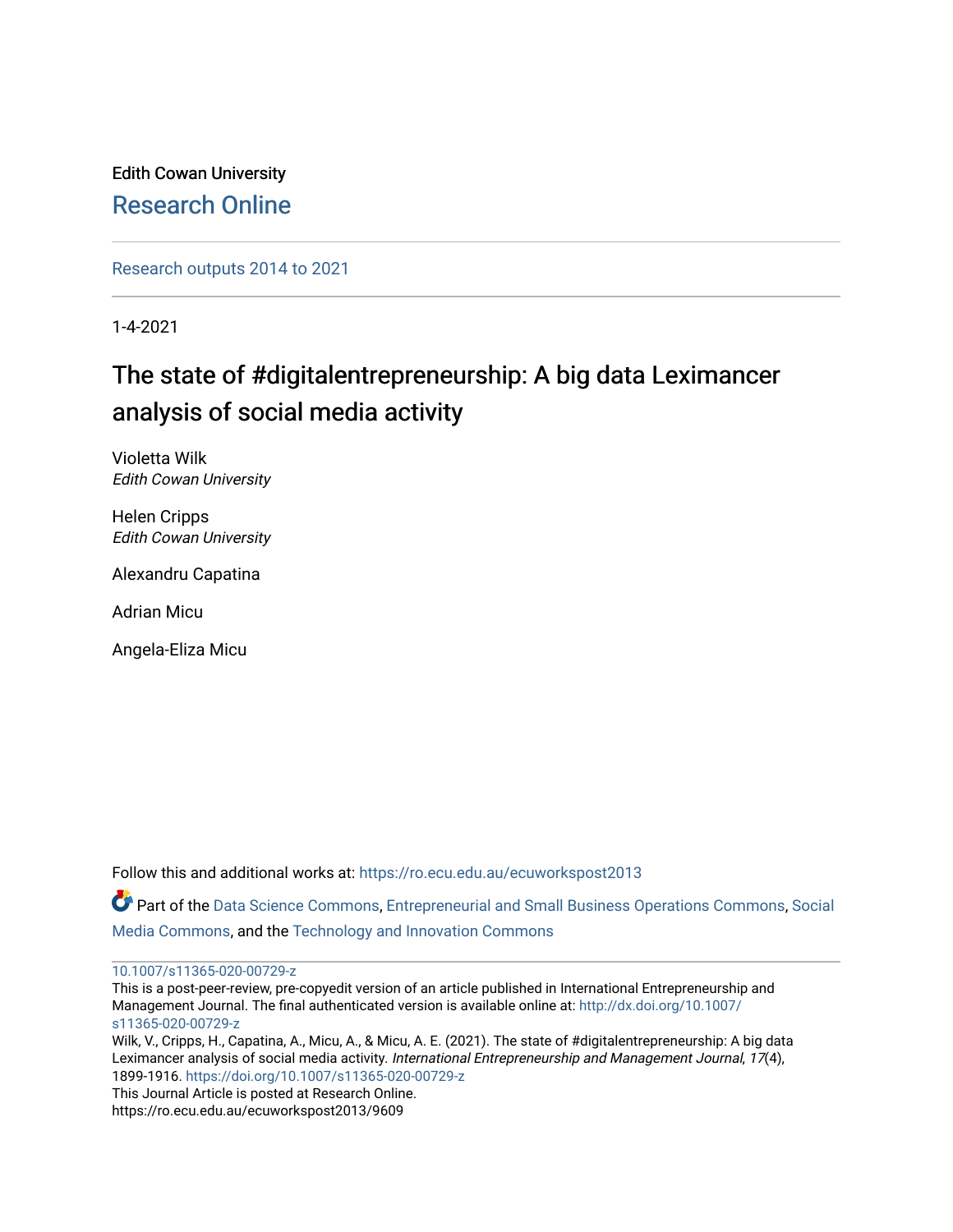# **The state of #digitalentrepreneurship: A big data Leximancer analysis of social media activity**

**Violetta WILK\*,** Edith Cowan University, Australia, [v.wilk@ecu.edu.au,](mailto:v.wilk@ecu.edu.au) ORCID: 0000-

0001-7990-769X

**Helen CRIPPS**, Edith Cowan University, Australia, [h.cripps@ecu.edu.au](mailto:h.cripps@ecu.edu.au)

**Alexandru CAPATINA\***, Dunarea de Jos University of Galati, Romania,

[acapatana@ugal.ro](mailto:acapatana@ugal.ro)

Adrian MICU, Dunarea de Jos University of Galati, Romania, [adrian.micu@ugal.ro](mailto:adrian.micu@ugal.ro)

**Angela-Eliza MICU,** Ovidius University of Constanta, Romania,

[angelaelizamicu@yahoo.com](mailto:angelaelizamicu@yahoo.com)

*\*Corresponding authors*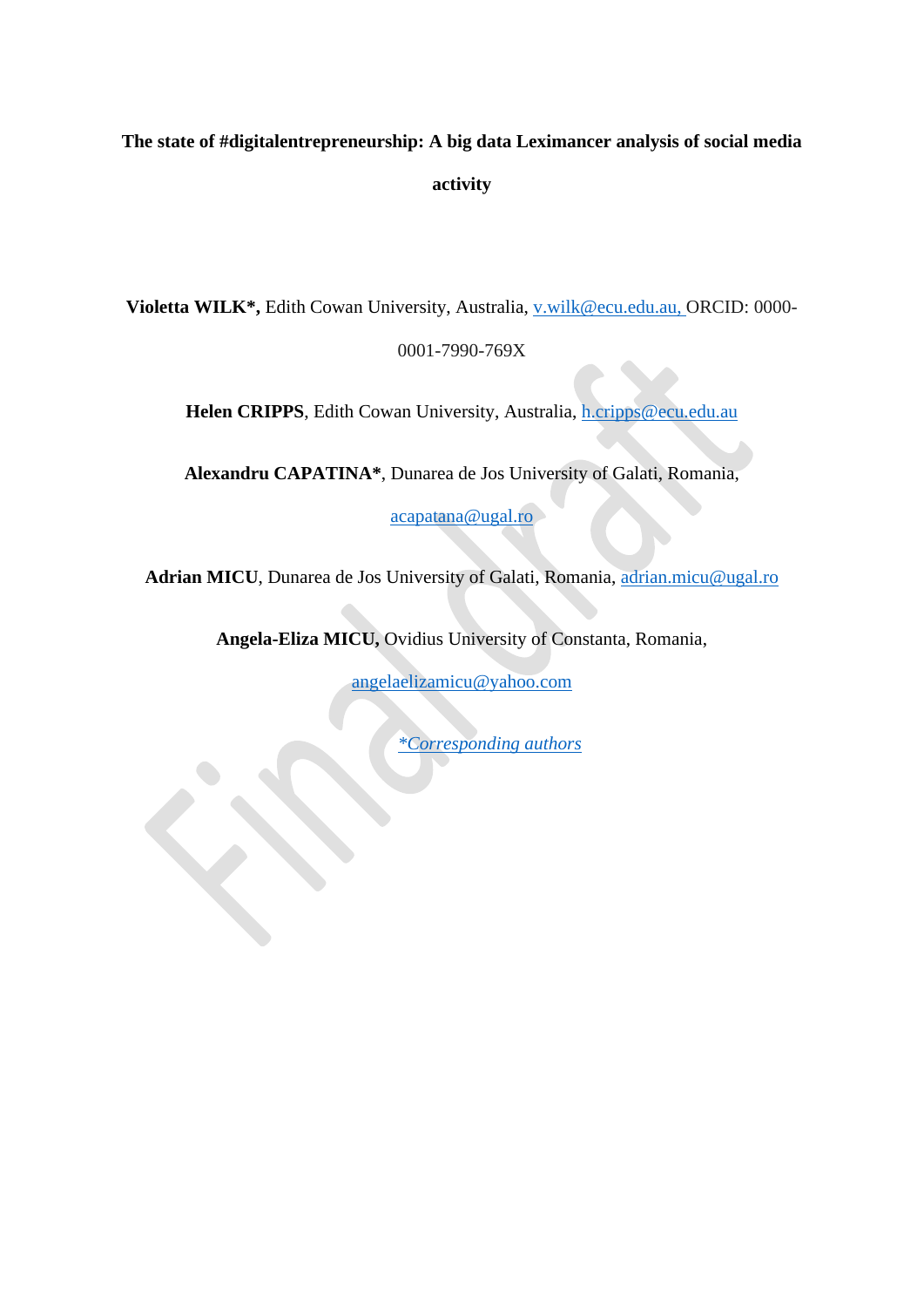#### **Abstract**

**Purpose**: The purpose of this paper is to better understand the state of digital entrepreneurship evident in social media narrative. This paper examined online sentiment, key themes and patterns evident in social media activity about digital entrepreneurship. It provides a snapshotin-time, visual-first perspective on social media user-generated-content (UGC) to better understand the topic of digital entrepreneurship.

**Design/methodology/approach**: Global data consisting of 31,017 publicly available UGC which used the #digitalentrepreneurship (hashtag) and the keywords 'digital entrepreneurship' were collected. A computer assisted qualitative data analysis software (CAQDAS), Leximancer, was used for an automated text-mining analysis.

**Findings**: There is positive online sentiment surrounding digital entrepreneurship technology, ecosystem and industry, and one which promotes women transformation of digital entrepreneurship globally. Negative sentiment pointed out that future development and support of youth in digital entrepreneurship is needed. Digital entrepreneurs were identified as needing to focus on strategy, leadership, management, and social media platforms.

**Research implications/limitations:** A comprehensive perspective on the state of digital entrepreneurship in online UGC is provided. Insights into the challenges, issues, changes, success stories and key topics in digital entrepreneurship are highlighted. Future research is encouraged to adopt longitudinal and quantitative approaches, to provide further insights into the evolution of digital entrepreneurship.

**Originality/value**: The paper contributes to the entrepreneurship literature by applying the Social Exchange Theory and the Social Media User Engagement Framework to better understand social media activity around digital entrepreneurship. The findings show that there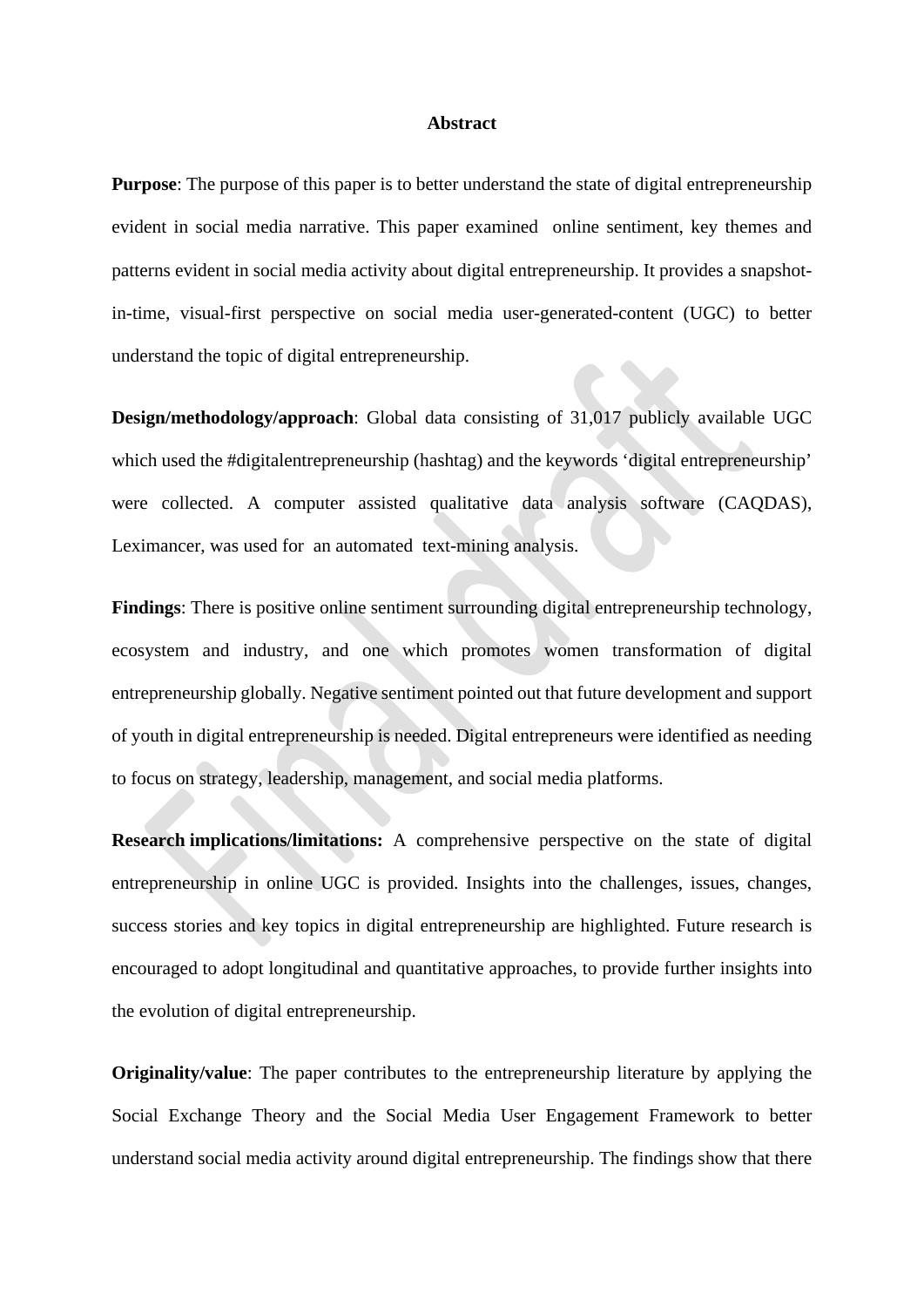are real challenges and issues to overcome but there are also changes occurring in digital entrepreneurship and social media users are keen to share and learn from digital entrepreneurship success stories.

**Keywords:** digital entrepreneurship, big data, user-generated content, sentiment analysis, Leximancer, Social Exchange Theory.

## **Declarations:**

*Funding:* This research was conducted within the framework of the project FutureWeb, launched by Romanian Ministry of Research and Innovation, CCCDI – UEFISCDI, project number PN-III-P1-1.2-PCCDI- 2017-0800/86PCCDI/2018, within PNCDI III. This work was partially supported by the project "Excellence, performance and competitiveness in the Research, Development and Innovation activities at "Dunarea de Jos" University of Galati", acronym "EXPERT", financed by the Romanian Ministry of Research and Innovation, Contract no. 14PFE/17.10.2018.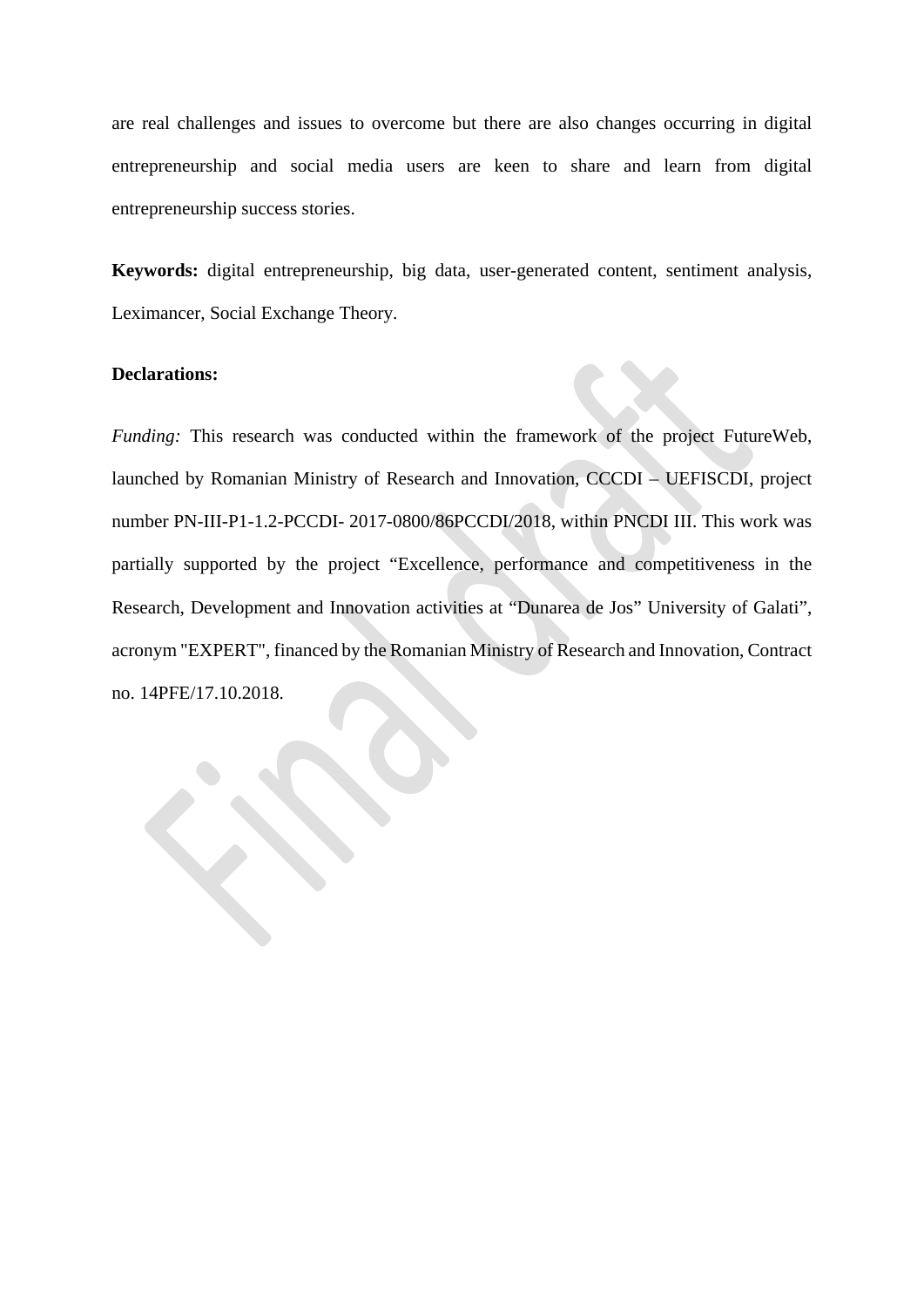#### **Introduction**

Digital entrepreneurship facilitates the processes of strategic knowledge acquisition and transfer through the use of web-based technologies which are capable of initiating effective ways of doing business (Rogers 2016). Digital entrepreneurship creates new ventures and transforms existing businesses by developing novel digital technologies and/or the novel usage of digital technology (European Commission 2015). People interested in developing entrepreneurial initiatives based on innovative business models have access to a wide range of information shared through user-generated content (UGC) on social media networks. These commonly fall under the broad umbrella of digital entrepreneurship (Richter, Kraus, Brem, Durst and Giselbrecht et al. 2017). Despite UGC about digital entrepreneurship being in abundance on social media networks, it is surprisingly an under-researched area.

In light of the paucity of research on entrepreneurship in the digital age, definitions fall on a continuum between the extremes of pure digital entrepreneurship and pure traditional entrepreneurship (Nzembayie, Buckley and Cooney 2019). This presents a challenge for a qualitative approach using social media analytics and researchers, such as Nambisan (2017), have highlighted the need for methodologies that reflect the contextual analysis of social media content that support digital entrepreneurial initiatives. Despite the important role which social media plays in driving the proliferation of digital entrepreneurship and in shaping entrepreneurial ideas, social media content analysis that uncovers themes based on the frequencies and the strength of co-occurrences of keywords within a large database of social media posts, remains an under-researched area in digital entrepreneurship (Lai and To 2015). As digital entrepreneurship has become a topic of interest for many people across the world, it is important to understand how social media data, such as UGC, can be harvested and analysed.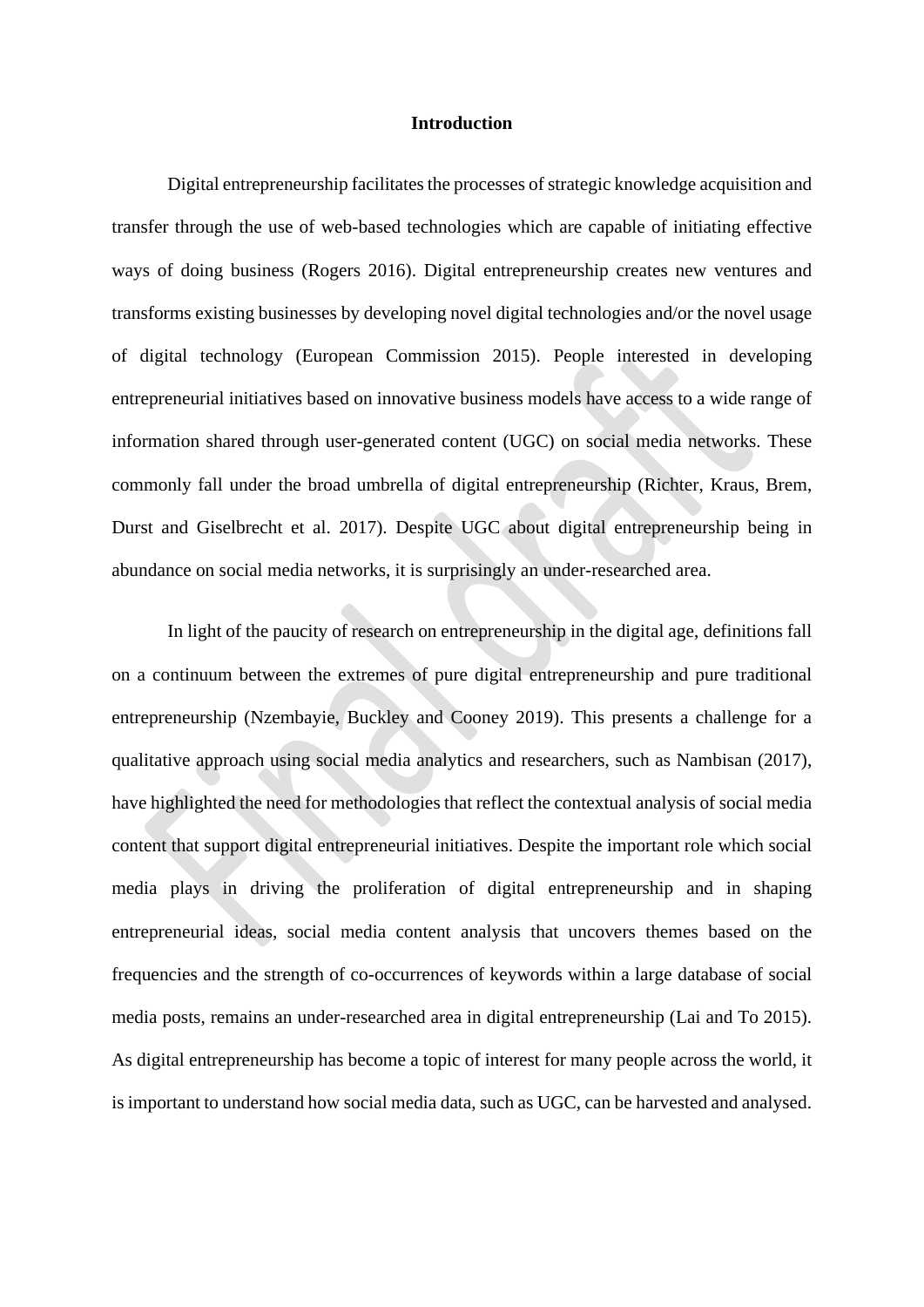Such an approach can provide valuable ideas which could inform effective strategies for approaching online market niches and for creating start-ups.

In an attempt to close this research gap, this exploratory research applied text-mining, thematic analysis of big data from social media UGC about digital entrepreneurship, to explore how social media users discuss #digitalentrepreneurship in their UGC. The study contributes towards current understanding of the challenges, issues and 'hot' topics in digital entrepreneurship and seeks to answer the following key questions:

- Which key topics (themes) are evident in UGC about digital entrepreneurship?
- What patterns reflecting sentiment valence are found within UGC about digital entrepreneurship?
- Do the key topics (themes) differ by sentiment valence (positive, negative, neutral)?
- What thematic patterns, specifically aligned with comment, views, following and followers counts, are found in UGC about digital entrepreneurship?

Social Exchange Theory (Blau 1968; Emerson 1976) and Social Media User Engagement Framework (Barger, Peltier and Schultz 2016) were applied in this research. The social media activity related to digital entrepreneurship, specifically the exchange which occurs through comments, views, following and followers, was analysed. We start from the premise that the number of followers an author of social media post has (follower count) may be associated with the extent of social media activity (comments and views count) about digital entrepreneurship.

Social Exchange Theory posits social behaviour as an exchange which may result in tangible and intangible outcomes, such that one's actions are contingent on rewarding reactions from others (Emerson 1976). In the case of social media UGC, social media users might expect the intangible benefits associated with UGC about digital entrepreneurship to play a significant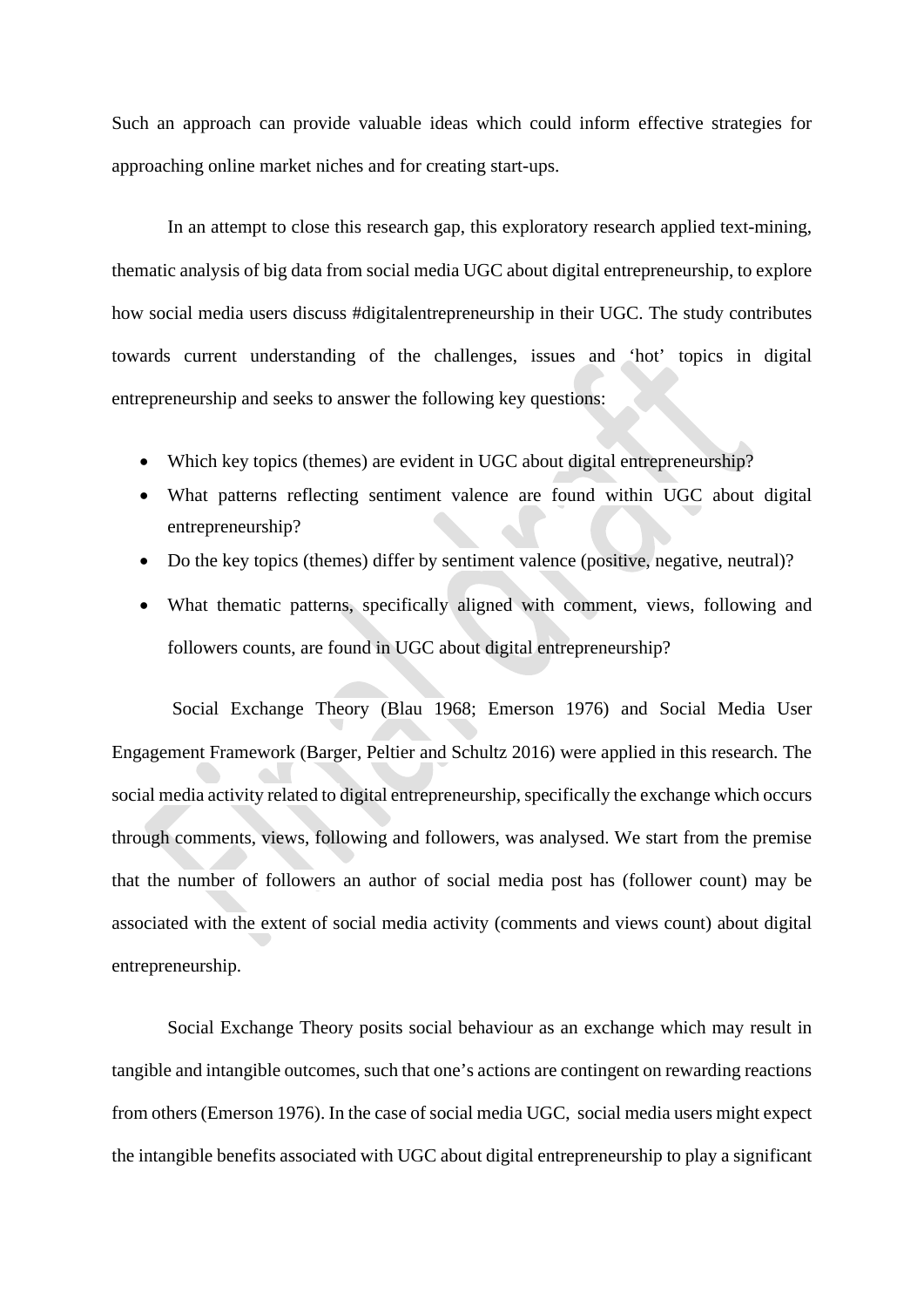role in affecting individuals' behaviour regarding entrepreneurial initiatives, as the exchange of tangible benefits in social interactions is atypical (Liu, Min, Zhai and Smyth 2016)..

Further, the Social Media User Engagement Framework might provide a supplementary lens for this study. This framework consists of a set of measurable actions that people take on social media in response to a specific topic, in this case #digitalentrepreneurship, such as: reacting to content (e.g., Likes, hearts, 1 to 5 star ratings), commenting on content (e.g., Facebook comments, Twitter replies), sharing content with others (e.g. Twitter retweets), and posting UGC (e.g. Twitter posts) (Barger, Peltier and Schultz 2016). Our research considers all UGC that form the online narrative about digital entrepreneurship over a specific period of time; hence, our research considers the resulting exchange and the engagement in online discussion about digital entrepreneurship.

The next section of our paper offers an outline of theoretical background upon which our research is based. The subsequent section outlines the research method, followed by the results. The paper concludes by highlighting discussion of findings and by presenting implications and limitations of the study, along with avenues for future research.

#### **Theoretical Background**

In the digital entrepreneurship literature, a recent study revealed that a major focus has been placed on understanding key success factors that drive social media usage amongst entrepreneurs, and investigated the impact of social media posts on the creation and exchange of user-generated content (UGC) (Olanrewaju, Hossain, Whiteside and Mercieca 2020). Entrepreneurs, organisations and communities interested in digital business can use social media to share, co-create, and discuss UGC about the topic (Kaplan and Haenlein 2010).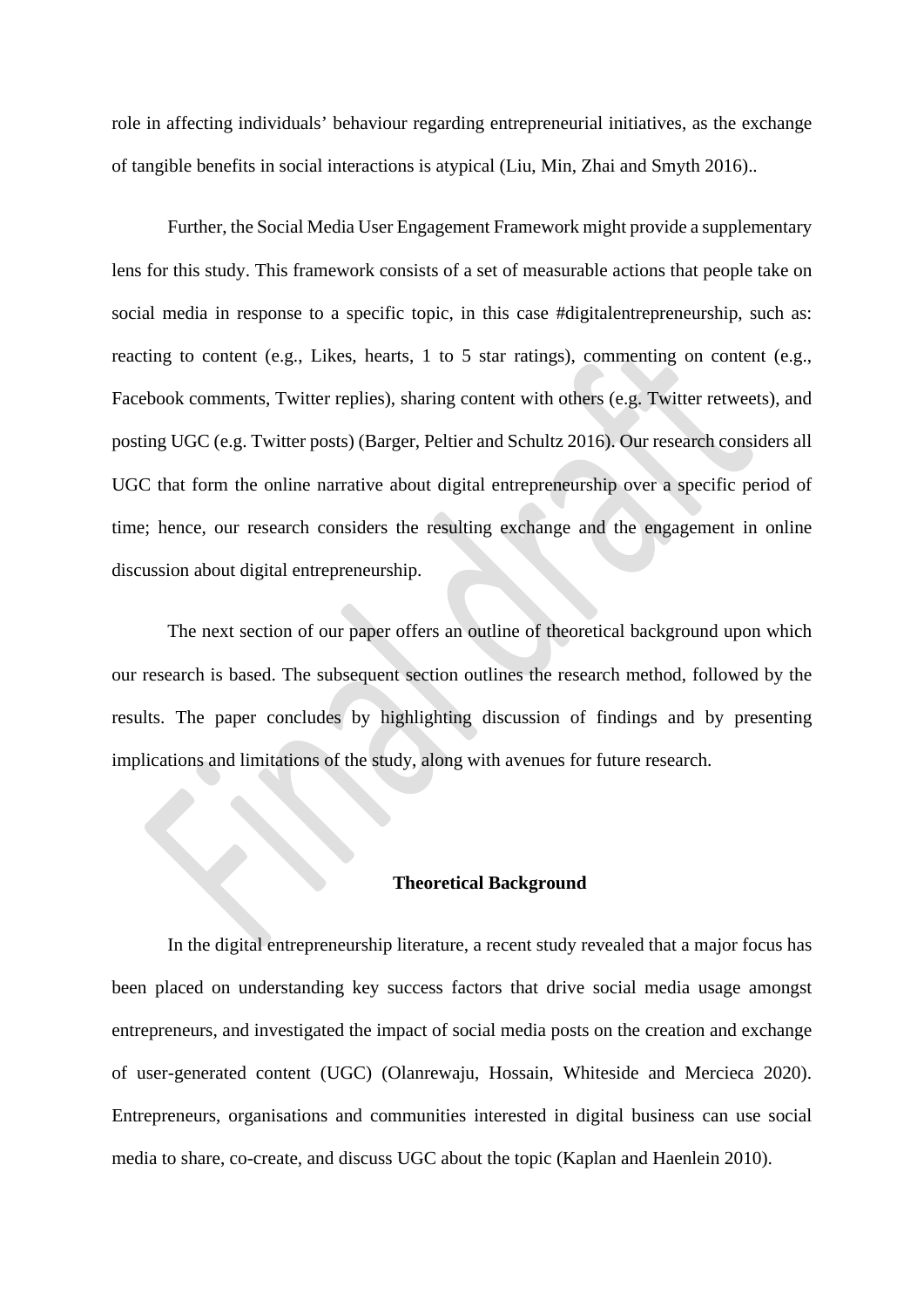Sharing of case studies on social networks regarding core principles of digital business development, such as the value proposition design relevant in online business models, is taking on increasing significance (Osterwalder and Pigneur 2012). The recognition of entrepreneurial opportunities in the digital space is often based on capitalizing on the best value proposition practices shared on social networks by serial entrepreneurs, who are interested in developing the global digital start-ups ecosystem (Standing and Mattsson 2018). Information related to digital entrepreneurship success stories induces tremendous network effects when shared on social media, as it offers valuable ideas and insights for people looking to embrace an entrepreneurial career (Kraus, Palmer, Kailer, Kallinger and Spitzer 2019).

In-depth analyses of UGC drawn from social media platforms aiming to explore multidimensional practices and interactions of stakeholders in digital innovation ecosystems, have received some attention recently (e.g. Suseno, Laurell and Sick 2018). For example, Sorensen and Drennan (2017) suggest that researchers have neglected to examine value-creating strategies in social media-based communities, indicating that only professionals have posted in social networks such valuable practices. Thus, text-mining empirical assessments using thematic analysis of content related to digital entrepreneurship value-creating practices, are needed.

Digital entrepreneurs take full advantage of platform-based open innovation strategies in their business process planning. Social media is extremely useful for open innovation-based entrepreneurial ventures, as it enables consumers to share their knowledge and experiences about how they became co-designers of products and services via online platforms (Hsieh and Wu 2019). Digital technologies and collaborative platforms enable entrepreneurs to design scalable business models which have the capacity to drive rapid growth. Another advantage of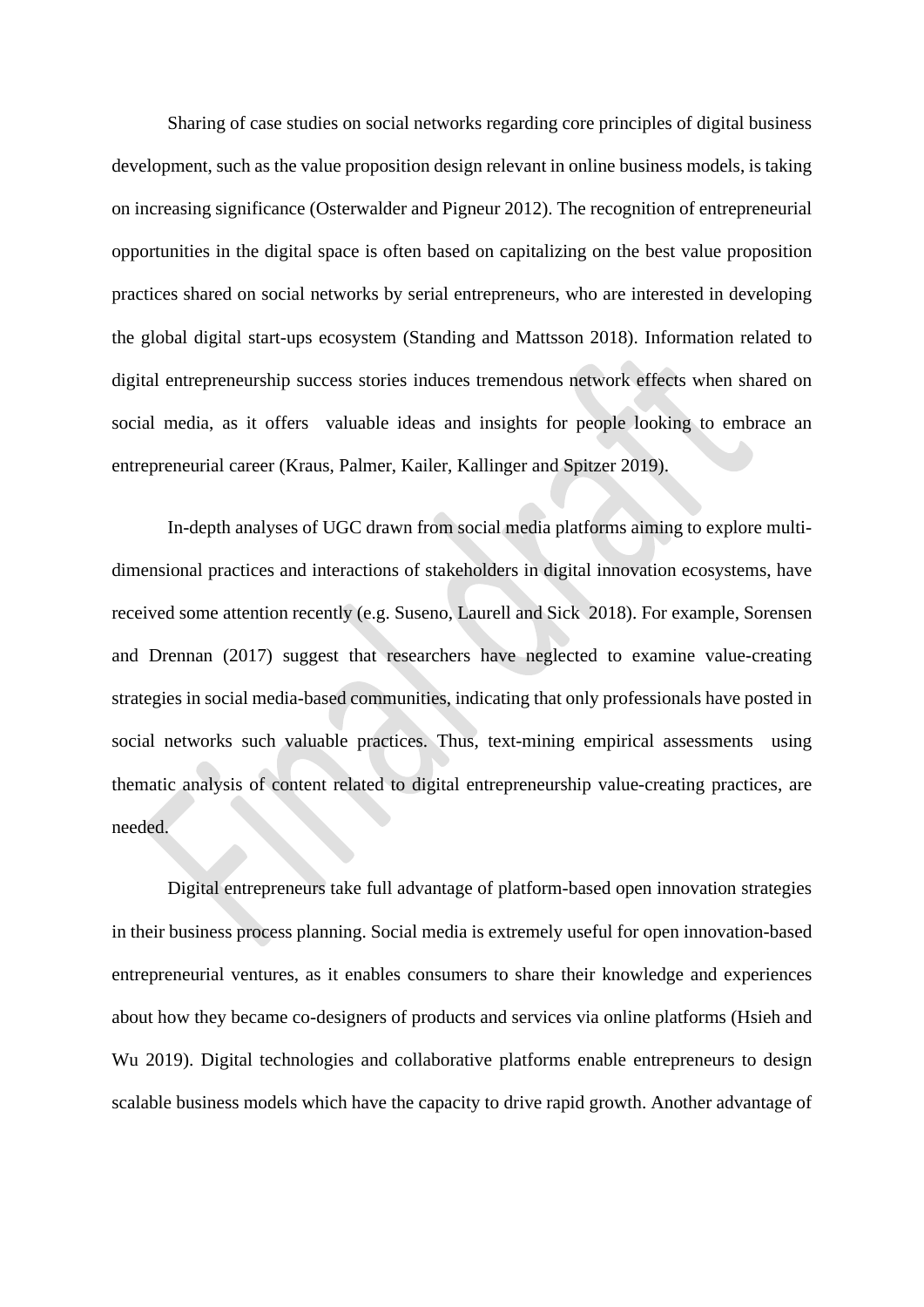digital technologies in supporting entrepreneurial projects are best-practice sharing processes that encourage experimentation and learning (Zaheer, Breyer and Dumay 2019).

Given the complexity and impact of constantly evolving social media technologies, there is a need for content analyses that are capable of capturing the multifaceted nature of digital entrepreneurship (El Ouirdi, El Ouirdi, Segers, and Henderickx 2015). The value of social media for encouraging digital entrepreneurship is highlighted in extant research focused on thematic analysis of image-based posting (Lowe-Calverley and Grieve 2018), outlining how entrepreneurs' comments in response to a relevant post might provide support to new or aspiring entrepreneurs.

In an attempt to gain valuable insights about social media content focused on the keywords "digital entrepreneurship" and #digitalentrepreneurship (hashtag), a combination of traditional statistical analysis, cluster analysis, text mining, and sentiment analysis techniques can be used to examine the content that makes people engaged when searching relevant posts in this field (He, Tian, Chen, and Chong 2016). Big data capabilities provide behavioural patterns of social media users who engage with online content about digital entrepreneurship, both on the aggregate level, in the form of information about posts, comments and shares related to this topic and on the individual level, in the form of details about the searcher's behaviour over time (Rialti, Zollo, Ferraris and Alon 2019). In the context of big data, text mining techniques that can automatically process social media content related to digital entrepreneurship are required, as they provide opportunities to access and analyse textual open data from social networks (Kayser and Blind 2017).

Generating many concept terms using text analytics algorithms and consequently a deeper look at the social media posts related to digital entrepreneurship terms, has been used by researchers in their attempt to analyse the behaviour of entrepreneurs-turned-influencers,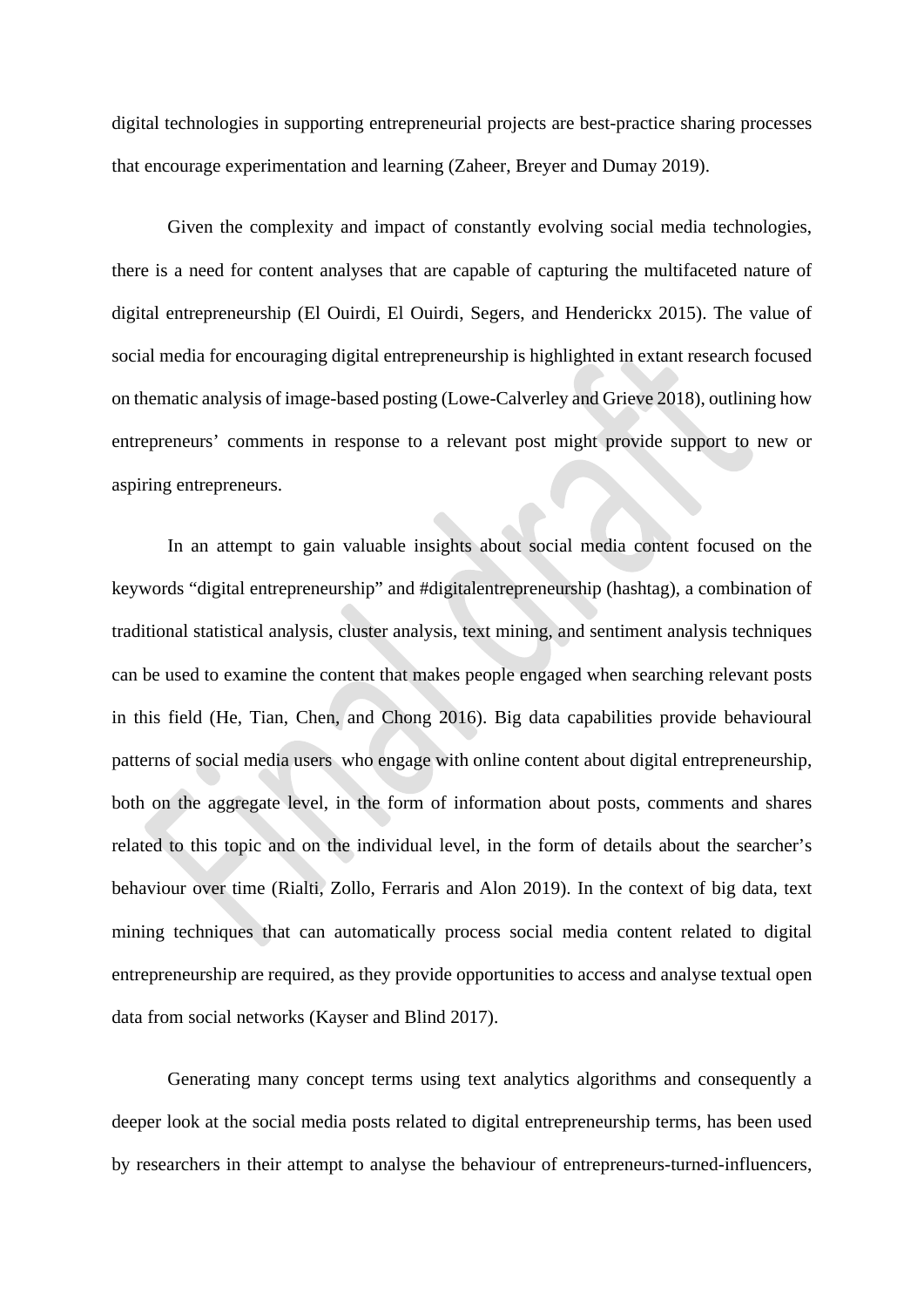who post strategies and tips to attract and engage fans and followers (He and Chen 2014). Leximancer, a computer-driven content analysis software, working with its own algorithms, is used in this study to analyse the meanings found in UGC about digital entrepreneurship, by extracting key lexical themes and concepts (Leximancer 2019). The main tasks that can be performed using Leximancer include: the identification of the main topics within a big qualitative dataset, highlighting how topics relate to each other and using word frequency statistics to generate data visualisations (Angus, Rintel and Wiles 2013; Krishen and Petrescu 2017).

To better manage extracted knowledge from the big social media data and offer valuable insights, there is a strong need for researchers to build conceptual models based on thematic analysis (He, Wang and Akula 2017). However, there are also challenges in using social media data in qualitative research. These challenges are mainly related to the big volume of data, the nature of digital texts, the profiles of behaviour on social media sites, and the authenticity of the data, especially when it is retrieved from social networks (McKenna, Myers and Newman 2017). These challenges are acknowledged by this research. Despite these challenges, social media data can proffer for authentic insights as social media UGC is seen as trustworthy by social media users. UGC highlights the manner through which social media users express themselves and communicate with other people in online social media (Smith, Fischer and Yongjian 2012). User reviews focused on digital entrepreneurship on a specific post on Facebook or user videos discussing the features of a digital business model on YouTube, are examples of UGC (Roma and Aloini 2019).

In the context of Social Exchange Theory (Emerson 1976; Liu, Min, Zhai and Smyth 2016), textual data shared on social networks can be categorized into facts and opinions. The exchange represents the interplay between facts, which are objective expressions, and opinions,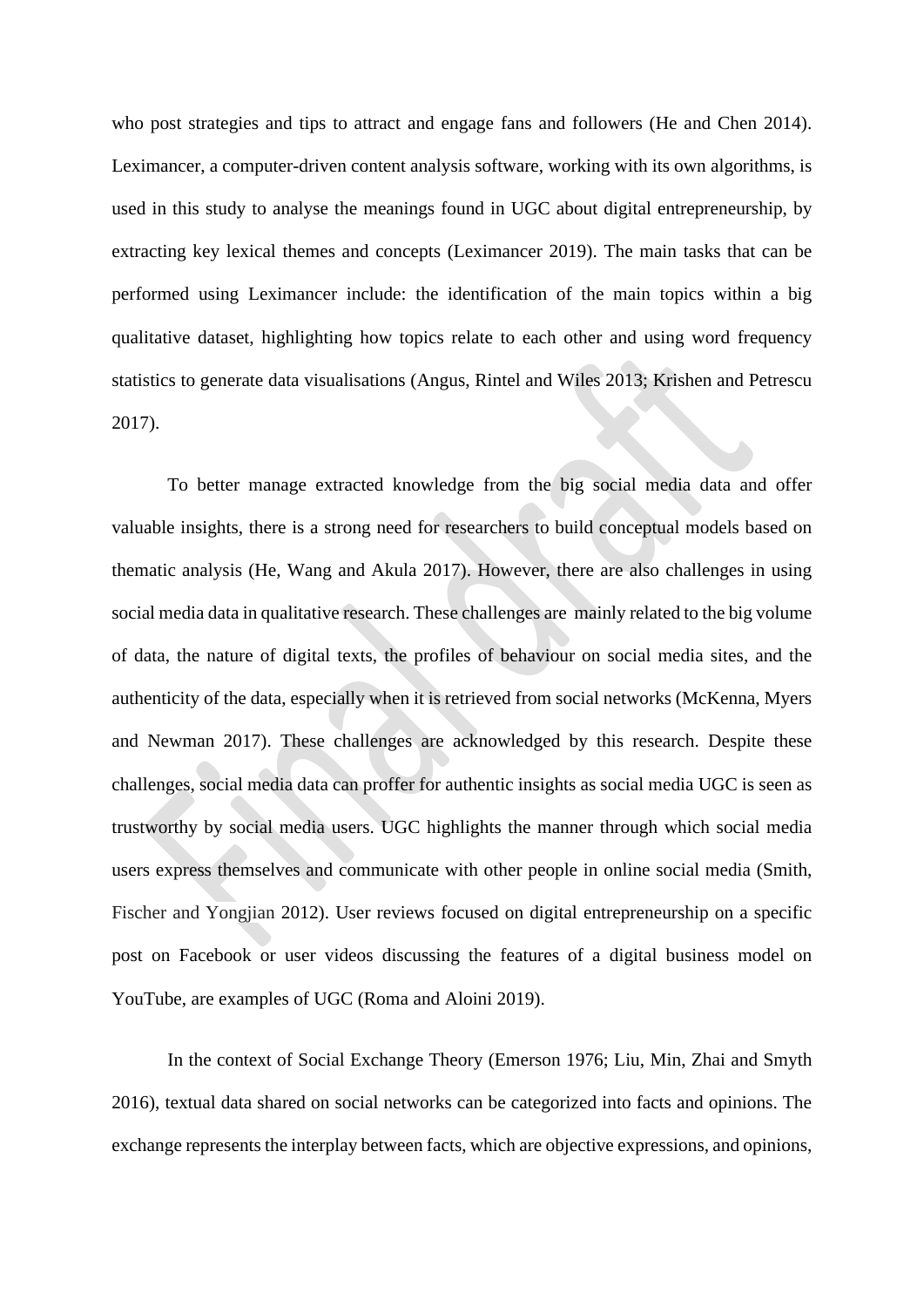which are subjective expressions that describe people's sentiments, appraisals or feelings (Liu 2010). Considered as one of the major research fields in natural language processing (Jeong, Yoon and Lee 2019), sentiment analysis focuses primarily on opinion expressions that approach people's polarity of sentiment. Sentiment analysis in big data of UGC has begun to make use of machine learning, where the classification of sentiment can be formulated as 'deep learning' with three classes: positive, negative, and neutral (Stieglitz, Dang-Xuan, Bruns, and Neuberger 2014).

#### **Methodology**

Content, or thematic, analysis is a sense-making enquiry which aimsto identify, analyse and report textual consistencies, patterns, clusters and meanings within qualitative data (Attard and Coulson 2012). Such analysis enables the identification of meaning embedded in qualitative material (Angus, Rintel and Wiles 2013). Recent studies which explored big, qualitative data, have used computer assisted qualitative data analysis software (CAQDAS), such as Leximancer, to minimise researcher's bias often present in techniques involving manual 'handling' of data (e.g.: such as coding in QSR NVivo and manual coding) (e.g.: Wilk, Soutar and Harrigan 2019). Researchers have recognised that CAQDAS, such as Leximancer, enable a more objective and efficient examination of the data, driven by the program (rather than the researcher) and with minimal researcher's epistemological influence which might cloud the analysis (Wilk, Harrigan and Soutar 2018).

Wilk, Soutar and Harrigan (2019) compare Leximancer to QSR NVivo and note that when exploring a new construct (online brand advocacy) using both programs, Leximancer identified thematic clusters and patterns within the data that the researchers were not able to identify with QSR NVivo. Consequently, guided by studies such as Wilk, Soutar and Harrigan (2019) and Attard and Coulson (2012), this present study also adopts an inductive approach,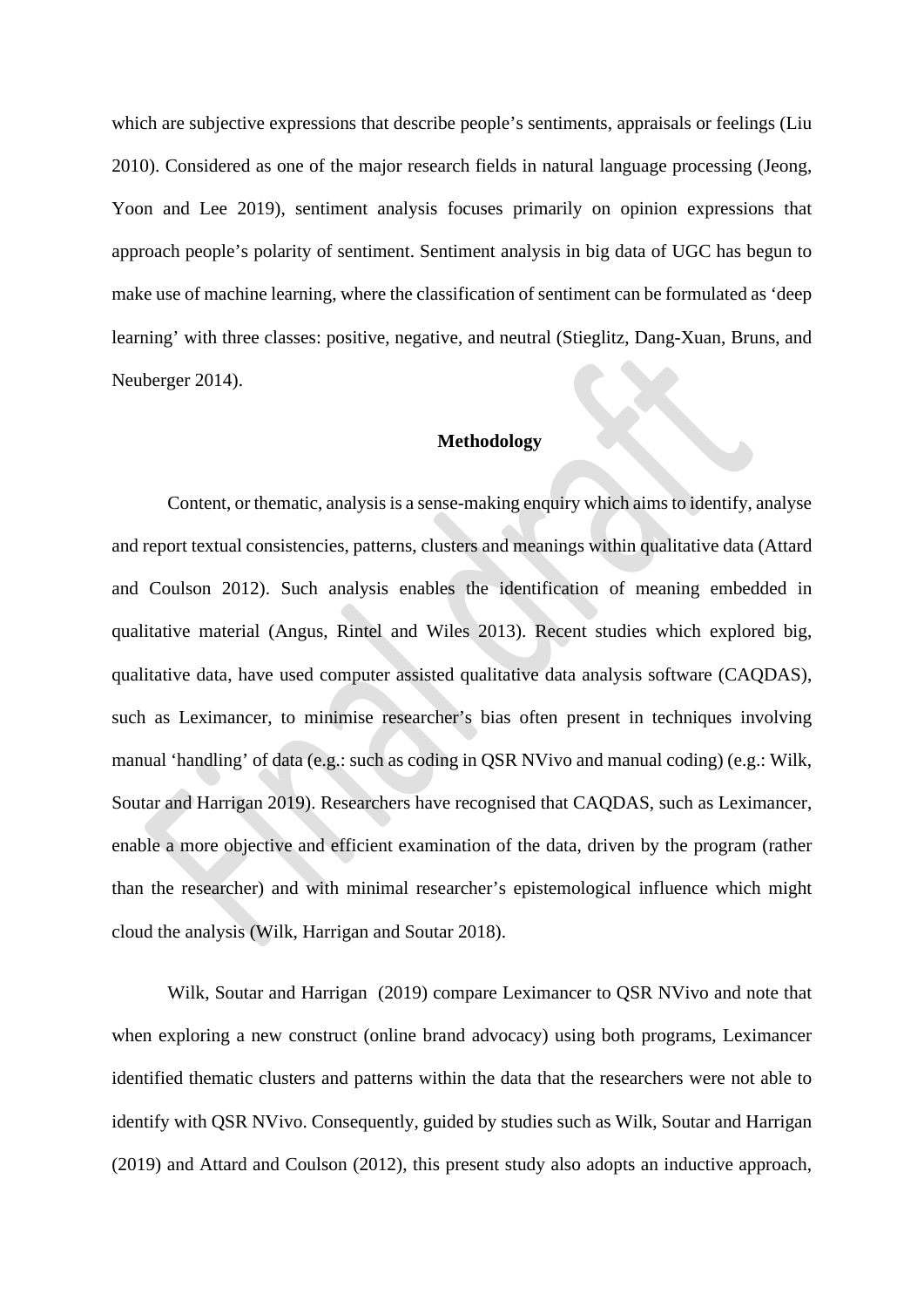so that the Leximancer algorithm drives the emergent key words, themes (clusters of words) and patterns, rather than categories predetermined by the researcher, such as those required in QSR NVivo or manual text analysis (Wilk, Soutar and Harrigan 2019).

#### *Data collection*

Data for this study were collected through the Salesforce Social Studio program, which is one of the key social listening and monitoring platforms used by the industry (Salesforce 2019). The collected data included all globally, publicly available social media UGC featuring the #digitalentrepreneurship (hashtag) and the keywords 'digital entrepreneurship'. A total of 31,017 posts were retrieved over a three month period from 9 August 2019 to 5 November 2019, and included the textual content of the post, the number of comments a post received, the number of followers the post's author has, the following count (the number of contacts the author follows)and the number of post's views. This length of time (3 months) was deemed sufficient for this study, as no further or new insights into the topic were generated due to 'thematic and data saturation' (Gaskell 2000).

As the dataset included 31,017 social media posts, it was deemed to meet the criteria for big data analysis. Big data is said to be characterised by its sheer volume (the amount of data), velocity (the rate at which the data is created), variety (the form of data) and veracity (the validity of the data) (White 2016). Data in our dataset was plentiful (large volume), in various forms (posts with and without virtual cues such as emojis, emoticons, photos, links and videos), and created with velocity (multiple posts within the same time/day for example). Consequently, quantitative data analysis in SPSS was followed by qualitative analysis in Leximancer, a computer assisted qualitative data analysis software (CAQDAS), which enabled an automated examination of the textual content of the big data collected (Leximancer 2019).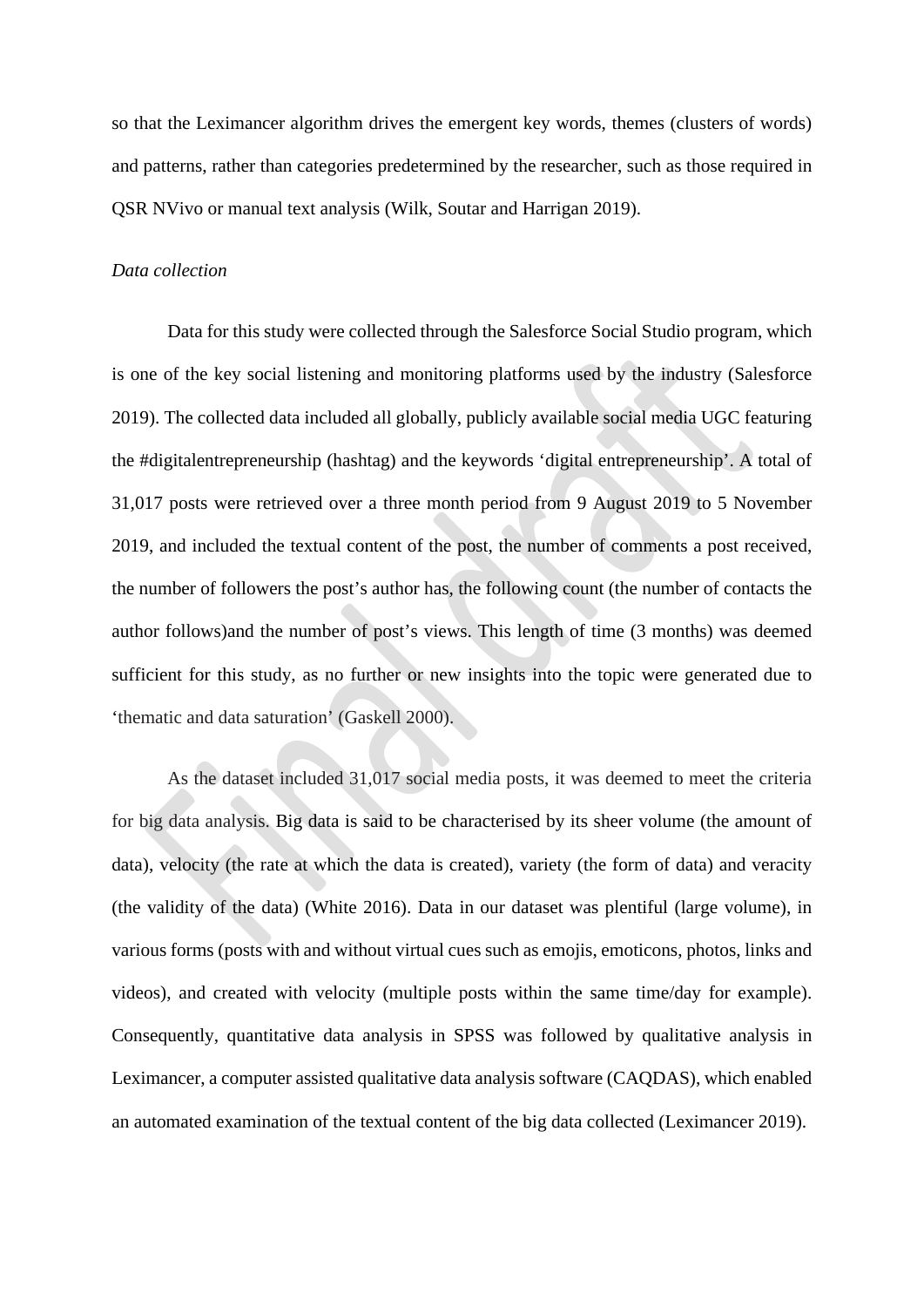Of the total posts in the sample, the majority at  $53.49\%$  (n = 16,593), conveyed positive sentiment about digital entrepreneurship,  $3.28\%$  (n = 1,017) expressed negative sentiment, and 43.23% (n = 13,407) were neutral. 0.87% of posts were viewed over 100 times (n=269), and 0.08% of posts received over 100 comments (n=26). Further, 3.36% of posts received 1 or more comment (n=1,042) and 2.75% were viewed 1 or more times (n=853). Out of the posts that did receive a minimum of one comment, the average number of comments was 15.80 (*SD* = 90.356), suggesting that 1,042 posts about digital entrepreneurship from the sample received between 1 and 1916 comments. Out of the posts that did receive a minimum of one view, the average number of views was  $1,697.69$  (*SD* = 13,306.746), suggesting that 853 views about digital entrepreneurship from the sample received between 1 and 240,524 views (Table 1).

Table 1: Descriptive statistics

| Variable        |       | Min | Max     | Mean     | SD         |
|-----------------|-------|-----|---------|----------|------------|
| Posts' comments | 1.042 |     | 1.916   | 15.80    | 90.356     |
| Posts' views    | 853   |     | 240,524 | 1.697.69 | 13,306.746 |

### **Data analysis and results**

#### *Qualitative data analysis*

The automated, computer-driven, qualitative data analysis with Leximancer is underpinned by an iterative process of seeding word definitions from frequencies and cooccurrences of words within blocks of text (Wilk, Soutar and Harrigan 2019; Angus, Rintel and Wiles 2013; Sotiriadou, Brouwers and Le 2014). In Leximancer, keywords are called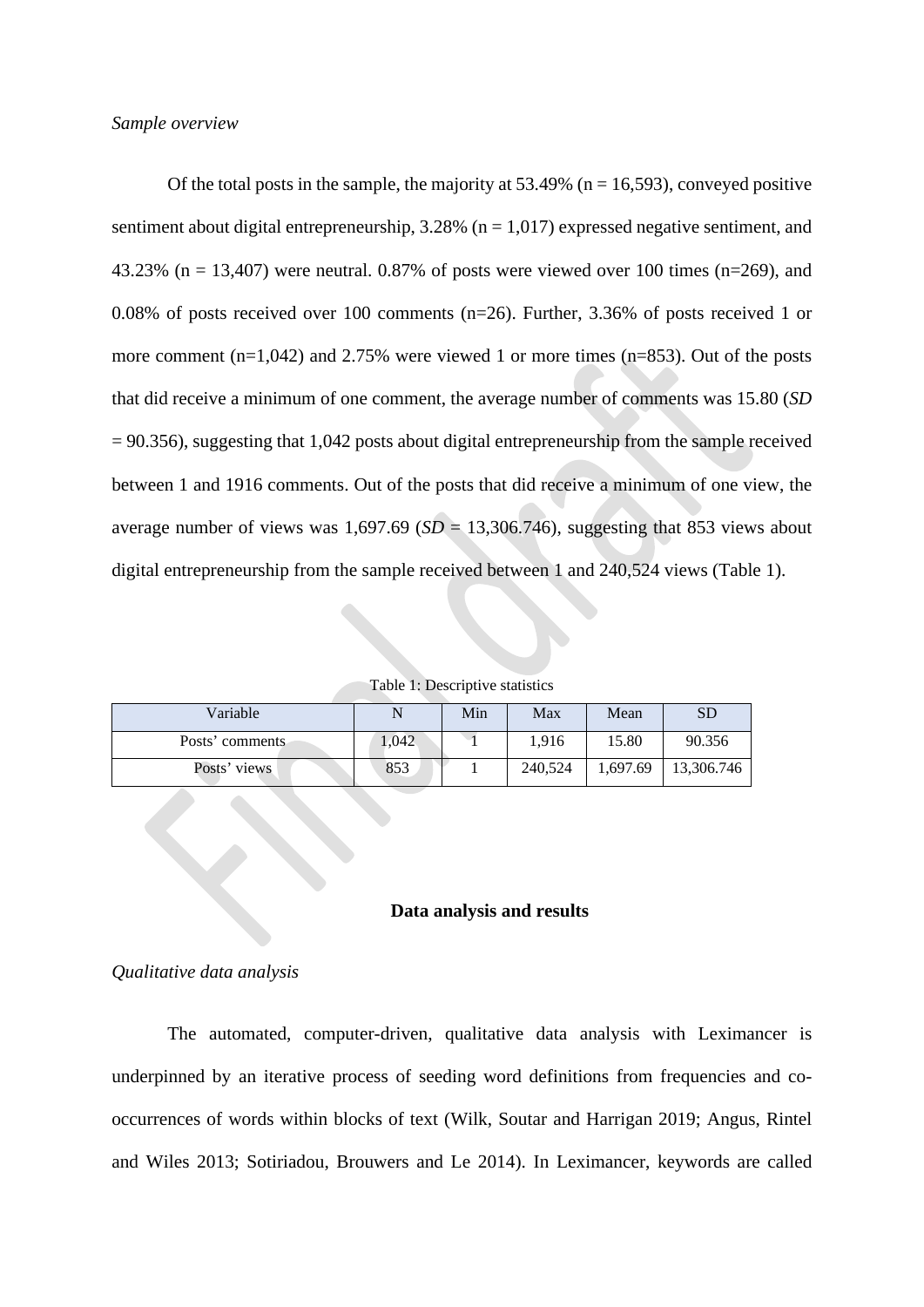concepts and these are grouped into themes, whereby the themes are based on contextual similarity and are visually represented on the Concept Map (Cretchley, Rooney and Gallois 2010). The themes are colour-heat-mapped from hottest to coolest, where the colour red represents the 'hottest' or most prominent theme and the colour purple is the 'coolest' or least connected theme within the Concept Map. An Insight Dashboard Report provides Prominence Scores 'PS' for concepts and compound concepts, where PS of 1 or more is considered sufficient to identify unique and important characteristics and, for compound concepts, a PS of 3 or more can be satisfactory (Wilk, Soutar and Harrigan 2019).

In this study, tags were seeded and mapped on the Concept Map to better understand discussions around digital entrepreneurship, specifically in relation to the number of followers, following, comments and views attributed to social media posts about the topic of digital entrepreneurship. Most Leximancer settings were left at default, however, some settings were adjusted to suit social media data analysis. For example, the default 2-sentence block setting was increased to 4 sentences. This is because social media communication is fragmented and uses short sentences. Further, the Edit Stop Word list was updated to include evidence words such as 'good', 'great' and 'never', as these words are usually automatically removed from analysis by the Leximancer program. Many academic studies have used this program in a similar fashion and these studies were consulted during this phase of the research (e.g. Wilk, Soutar and Harrigan 2019; Angus, Rintel and Wiles 2013; Sotiriadou, Brouwers and Le 2014).

#### *Leximancer results*

Two Leximancer-driven analyses were performed on the big dataset of social media posts discussing digital entrepreneurship.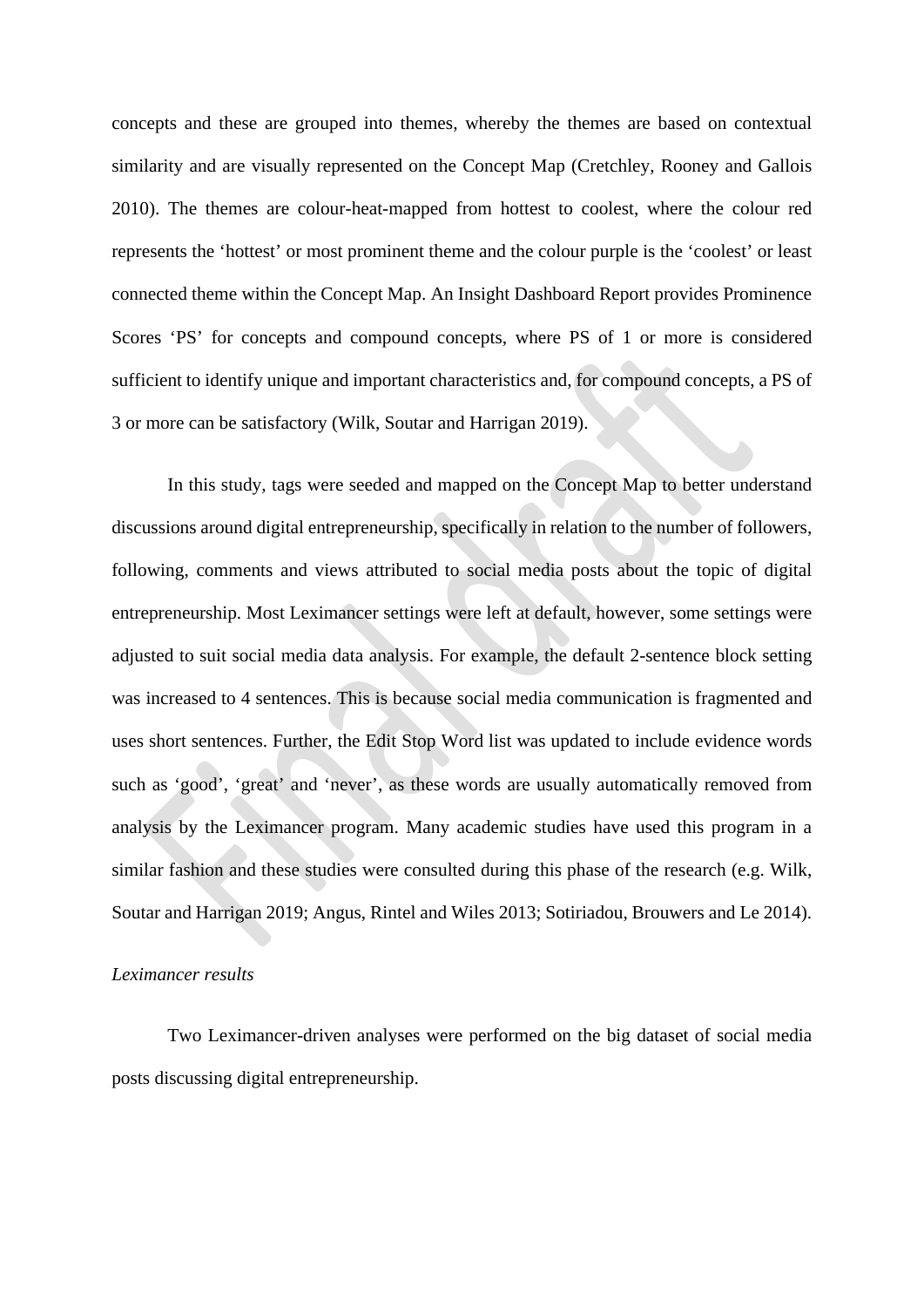### Social media activity sentiment, followers, views and comment count

The first analysis included all of the social media posts and Leximancer-tags were seeded for 'positive sentiment', 'negative sentiment' and 'neutral sentiment'; and for the number of followers for each post author and for the number of comments for each post. These tags enabled the exploration of: 1. social media activity sentiment towards digital entrepreneurship (sentiment valence), 2. how much engagement there is through comments (comment count) and views (view count) of social media posts relating to digital entrepreneurship; and 3. the impact (if any) of the number of followers each post's author has (follower count) on the social media activity about digital entrepreneurship. This analysis resulted in the Concept Map in Figure 1.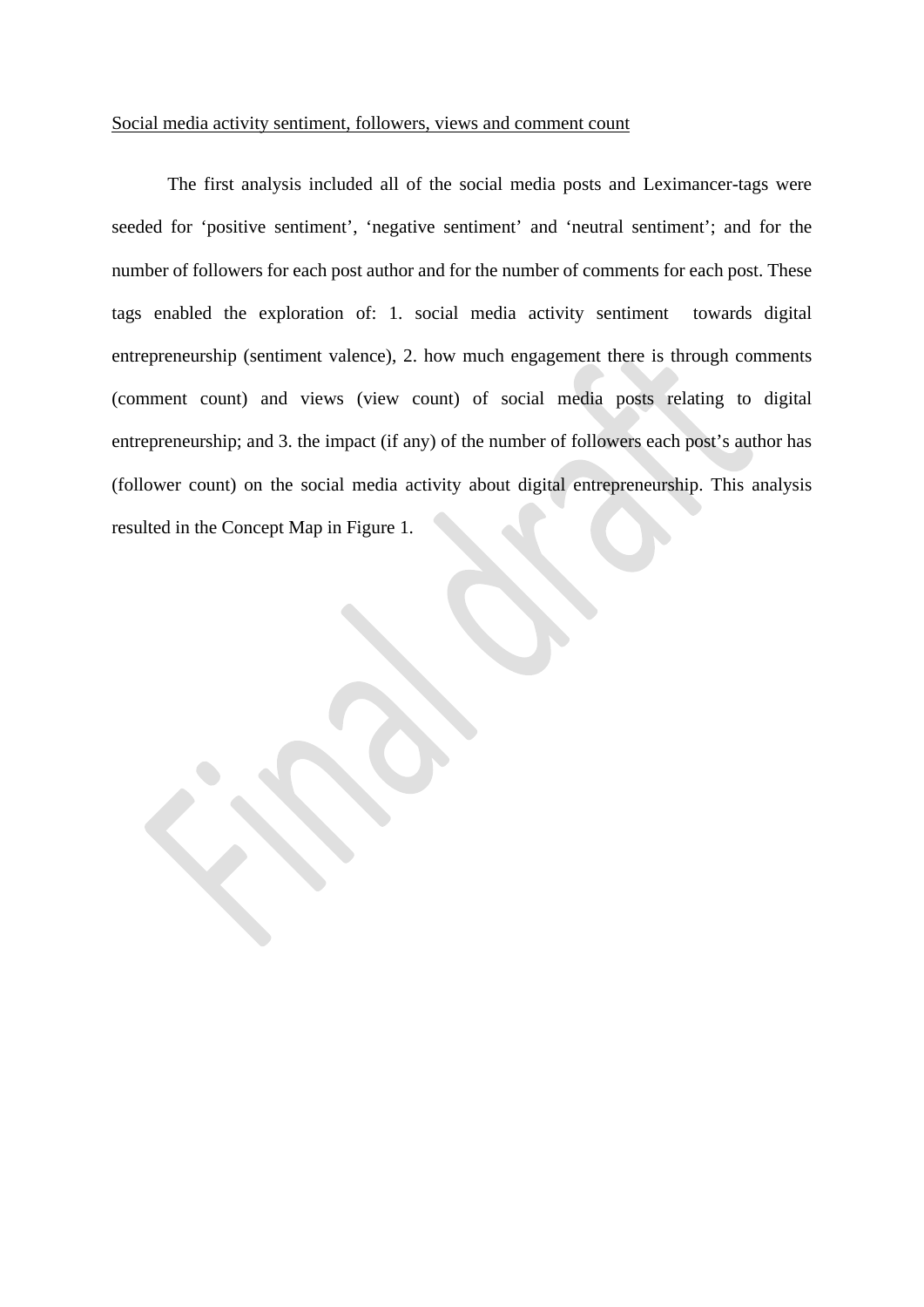

Figure 1: Social media sentiment, the number of comments and the number of followers for all posts about digital entrepreneurship

The data revealed that the most prominent ('hottest', red coloured) theme across all social media posts about digital entrepreneurship was 'business', closely followed by and related to the 'entrepreneur' theme, indicating that the majority of social media posts about digital entrepreneurship were in the context of 'business' and the 'entrepreneur'. The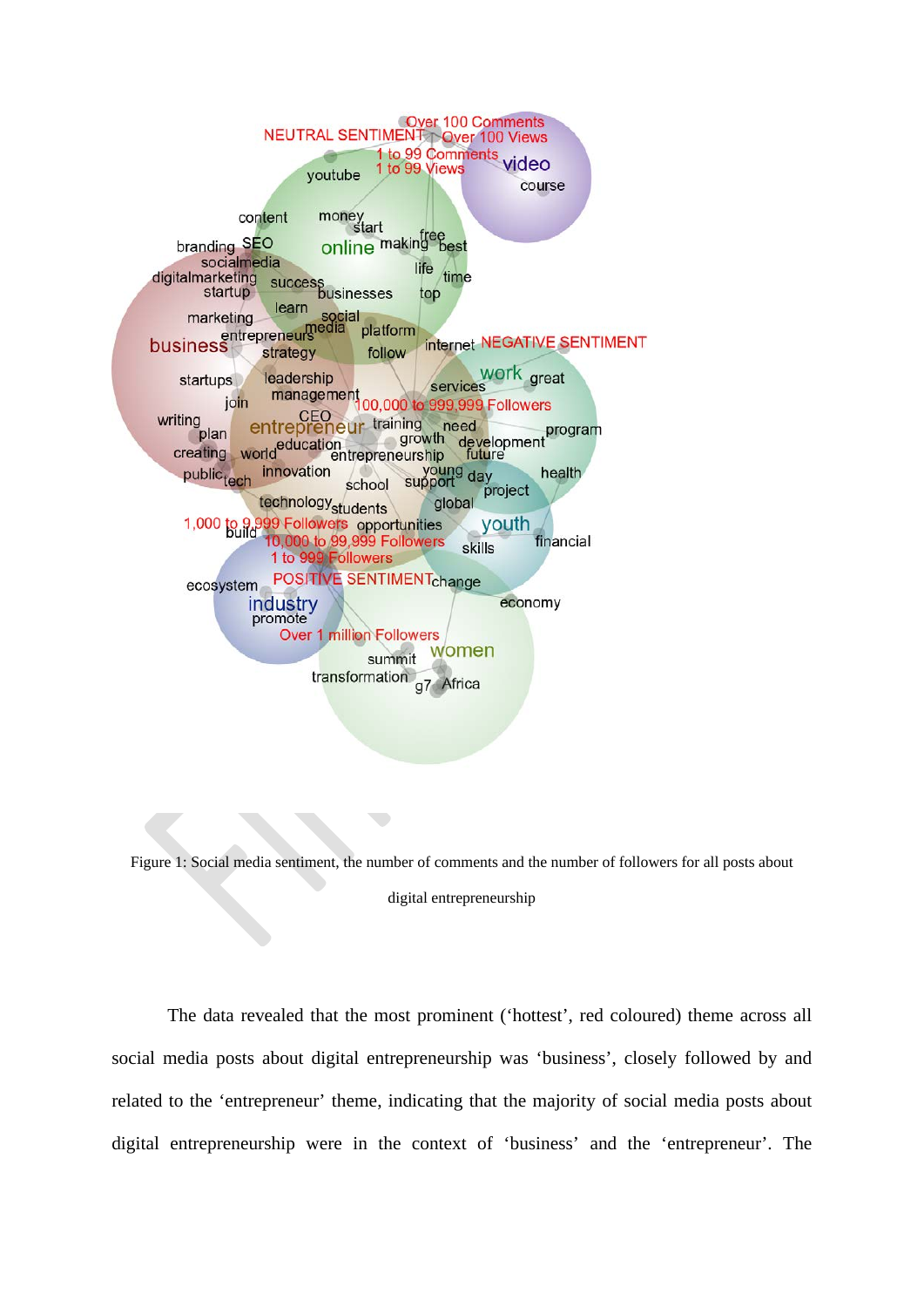discussion around business and entrepreneurship was not aligned to a sentiment tag, indicating that all three sentiment valences (positive, negative and neutral) were present and no one sentiment valence took precedence in the posts. When posting about digital 'entrepreneurship' in the context of 'business', other topics included 'branding', 'digital marketing', 'social media marketing', 'content', 'SEO (search engine optimisation)', 'plan', 'leadership' and 'management' which all appeared to be most relevant to digital entrepreneurship in the digital age.

When compared to the Google Trends data over the same period, the words that were most likely to appear in a search with 'digital entrepreneurship' appeared in the following order, with 1 being the most commonly appearing term.

- 1. Digital media
- 2. Management
- 3. Business
- 4. Course
- 5. Digital marketing
- 6. Media
- 7. Marketing
- 8. Digital economy
- 9. Digital transformation
- 10. Economy
- 11. India
- 12. Innovation
- 13. Master of Business Administration
- 14. Master's Degree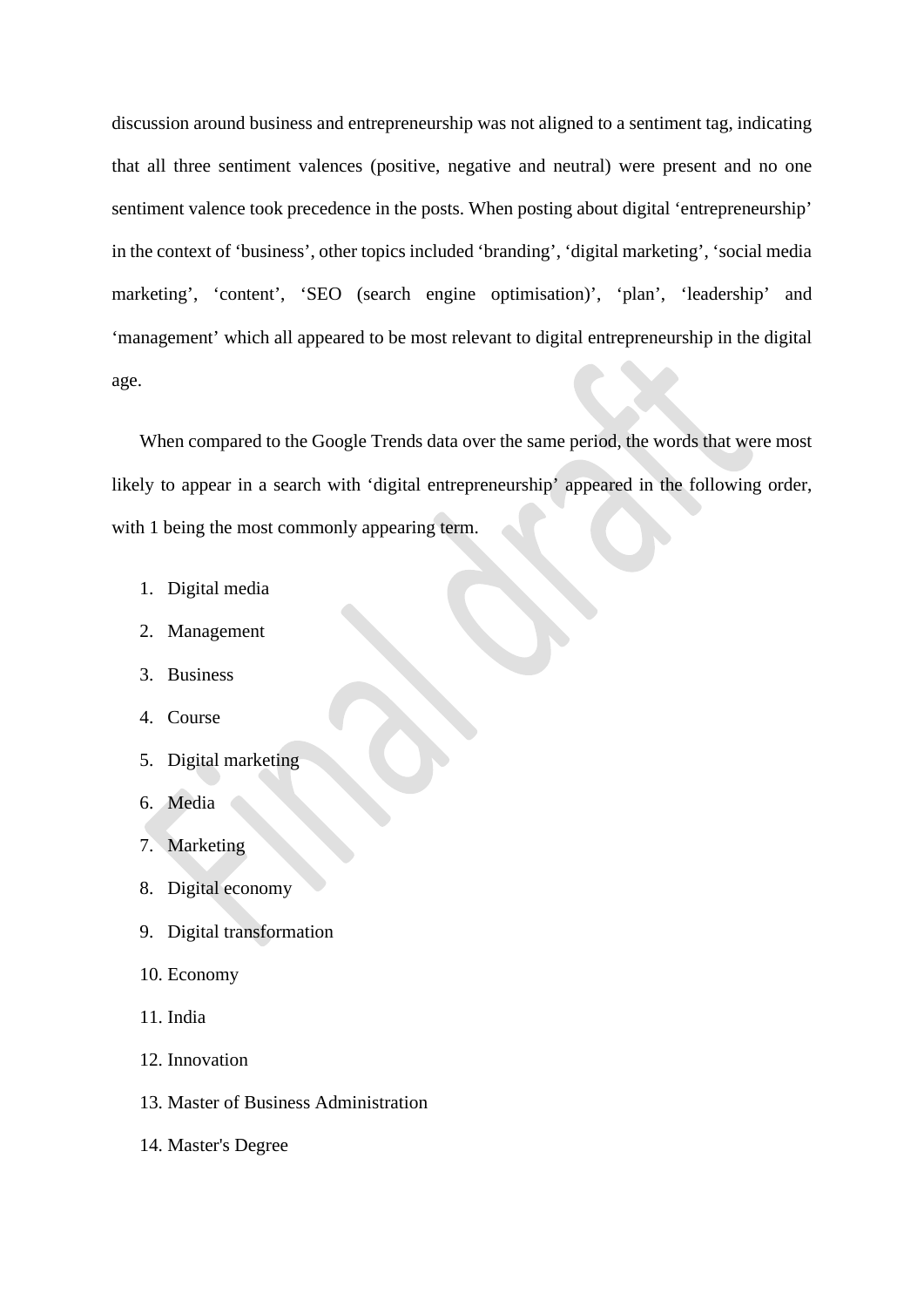### 15. Meaning

#### 16. Social entrepreneurship

The terms in this list are similar to the topics identified in the data based on the social media UGC analysis using Leximancer.

The quotes below illustrate the myriad of topics featured in UGC about digital entrepreneurship; ranging from the development of a digitally-based economy and economic development at a national level, a tool for business growth and strategy; to an individual level, a means of making money and a skill set required for business marketing and growth. There were also posts promoting international events and funding programs aimed at educating people and supporting digital entrepreneurship. For example:

(Topic: Economic development) *"The Foundational Pillars of the Digital Economy 1. Digital infrastructure 2. Digital skills 3. Digital Platforms 4. Digital Financial Services 5. Digital Entrepreneurship."* 

(Topic: Business Development) *"Branding it better! Contact us Now! Grow Your Business with us. #marketingstrategy #startup #googlepartner #digital #entrepreneurship.*"

(Topic: Individual Skills) *"Builderall Master with Digital Marketing Skillset that will help you make the money you want! Be sure to SUBSCRIBE and take a look at the amazing things you will get when you join."*

Further, the theme of 'entrepreneur' overlapped heavily with the 'business' theme, suggesting there are commonalities in discussion about digital entrepreneurship, specifically, that most discussions included 'business' keywords and 'entrepreneur' keywords. The focus on the 'entrepreneur' in digital entrepreneurship discussion, involved aspects that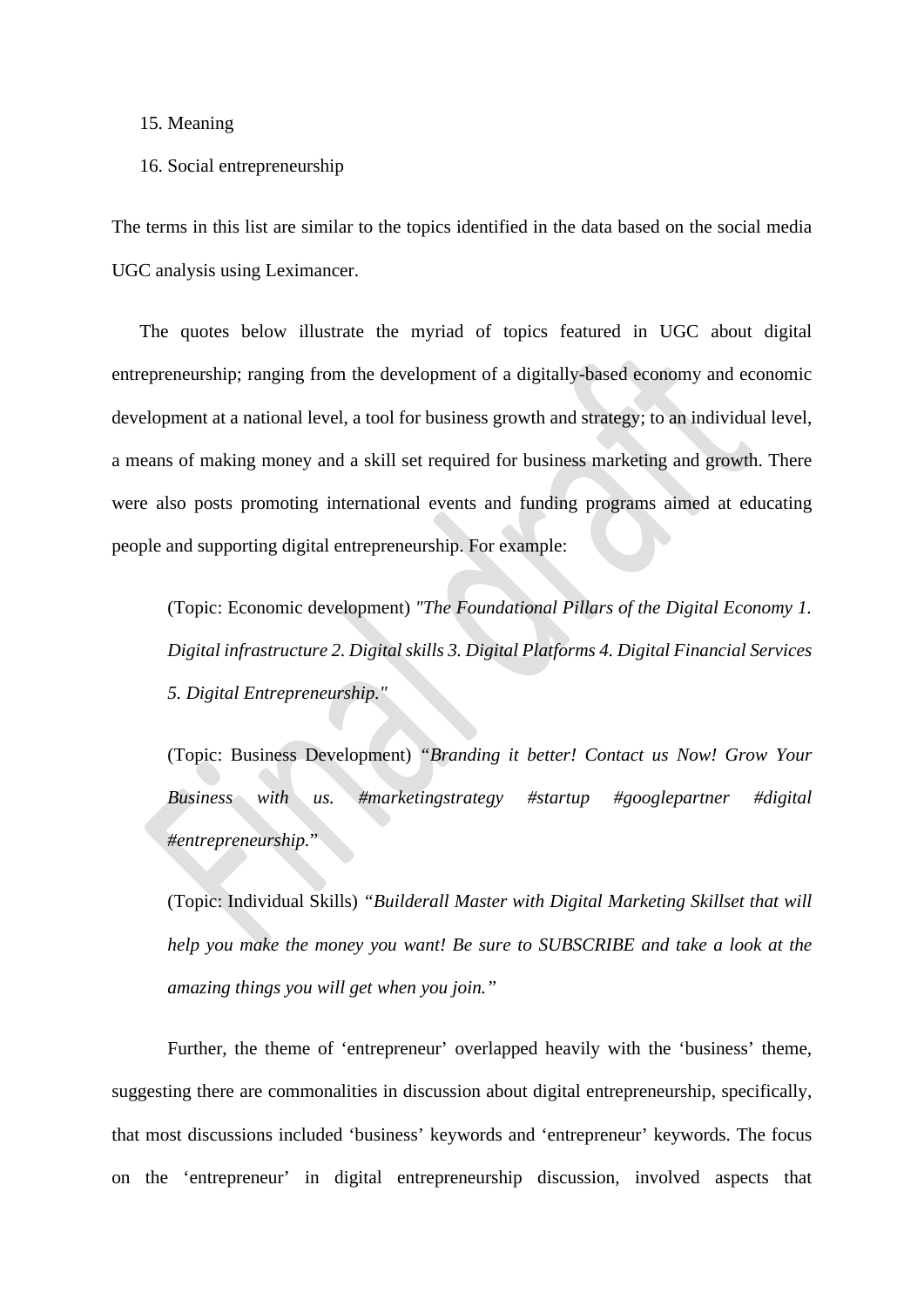entrepreneurs need to focus on to ensure success such as 'strategy', 'leadership', 'management', 'social media platforms'. Notably, much social media activity centred around 'education', 'opportunities', 'innovation', 'school' and 'students'. Here, posts included suggestions as well as exemplars of how digital entrepreneurship is taught in 'schools' and how 'students' are being prepared for digital entrepreneurship 'opportunities', where 'education' plays a role in building 'skills'. Many posts were by education providers showcasing their digital entrepreneurship teaching and learning practices. For example:

*"Digital Women Awards celebrate talent, entrepreneurship, innovation and creation among women on the internet. Apply now if you are a woman entrepreneur in the digital space"* and

*"Embark with us! MASTERS applications OPEN #innovation #aeronautics #aerospace: innovation, project management, entrepreneurship, systems, manufacturing, digital."* and

*"The youth need to be courageous enough to get what they aspire, whether leadership or even entrepreneurship."* 

Negative sentiment existed in discussion which pointed out that 'future' 'development' and 'support' of 'youth' globally is needed for effective digital entrepreneurship with a focus on 'financial' and other 'skills'. Table 1 illustrates the most prominent compound concepts (keywords) which co-appeared together most frequently in social media UGC with negative sentiment about digital entrepreneurship. For example:

*"Secure and business friendly environment we enjoy today is in our best interest and recently, Digital Entrepreneurship Office has been approved to serve as a centre for*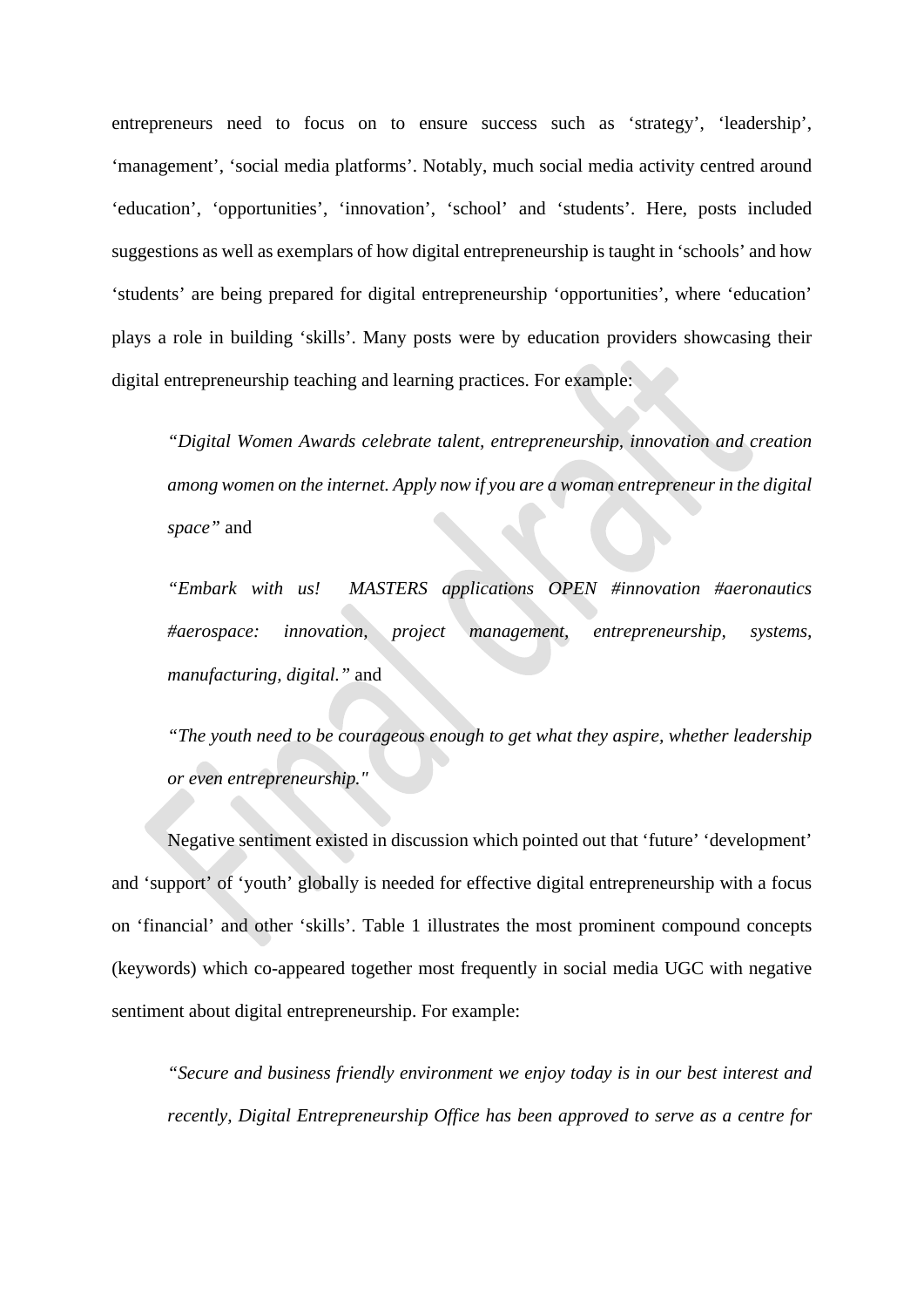*ICT Development; nurture and expand Technovation as well as a bureau for social mobility in solving youth unemployment through the Digital..."* and

"*Through the Digital Literacy for Employability and Entrepreneurship we give more importance to skill development through entrepreneurship skills and digital skills to underprivileged youth, especially girls."*

Posts which displayed 'neutral sentiment' involved video links, most often on Youtube (or cross-promoted on other social media platforms), and involved education about digital entrepreneurship. 'Video' attracted the most engagement through comments (two tags '1-99 comments' and 'Over 100 comments' being pulled by the 'neutral sentiment' tag) and views (two tags '1 to 99 Views' and 'Over 100 Views'); suggesting interactive UGC, such as videos, is needed to drive the digital entrepreneurship agenda online. Interestingly, this discussion centred around online resources and digital entrepreneurship in light of 'making' 'money' and 'best' 'free' resources. This highlights that more resources are needed to support and to ensure the success of digital entrepreneurship and entrepreneurs. Table 1 illustrates the most prominent compound concepts which co-appeared together most frequently in social media UGC with neutral sentiment about digital entrepreneurship. For example:

*"If you look at agriculture as an industry, it's one of the least digitalised industries. In this video founder and chair of AgFood Tech. <Name> explains the role of entrepreneurship in agriculture."*

Positive sentiment was shared in UGC across all levels of followers. In particular, UGC authors with 'over 1 million followers' were driving positive sentiment on social media. Positive sentiment surrounded discussion about the entrepreneurship 'technology', 'ecosystem' and 'industry, and one which 'promote' entrepreneurship and 'women' 'transformation' of the digital entrepreneurship globally, specifically with initiatives such as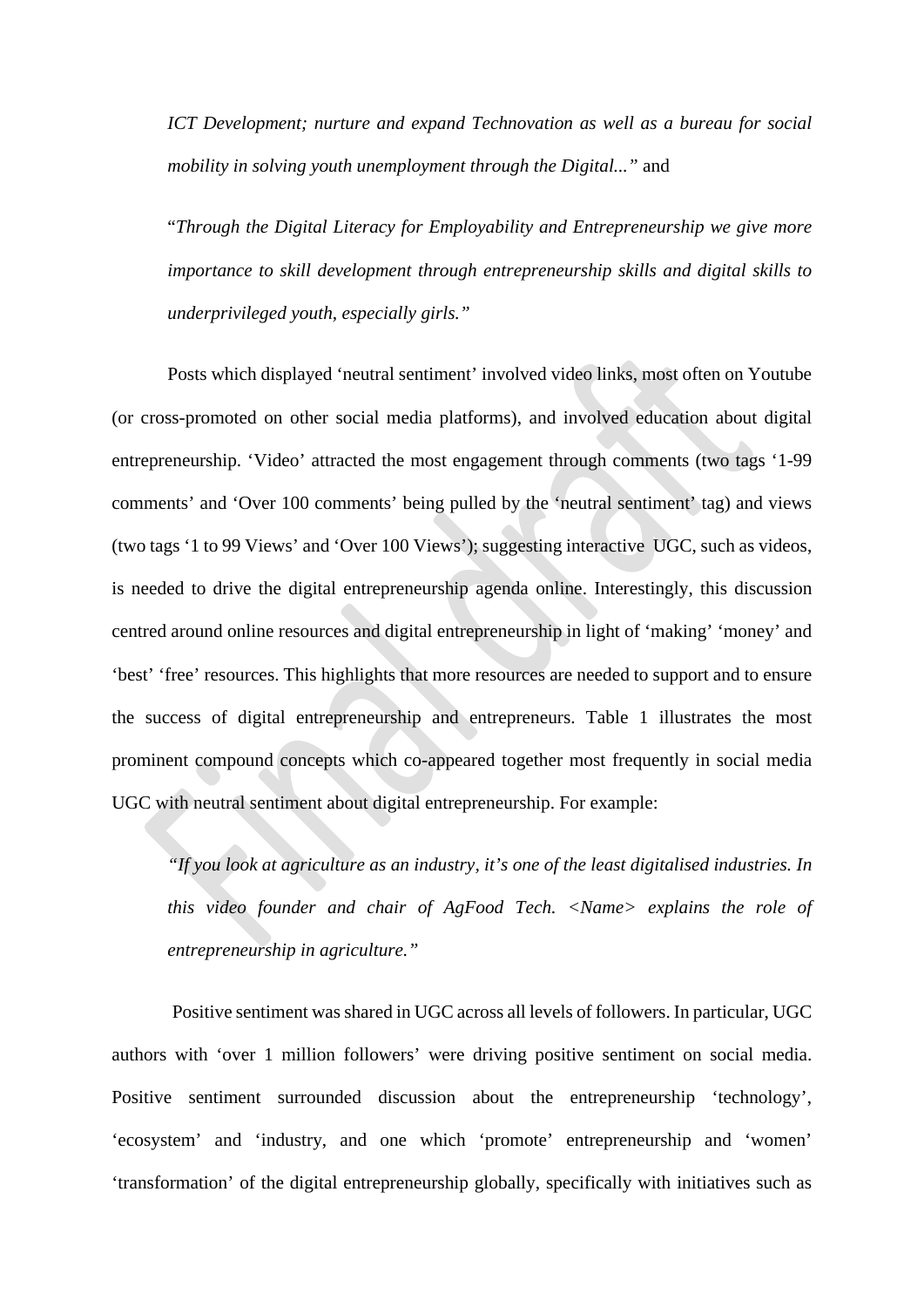the 'G7' 'summit' in 'Africa' held in August 2019, driving this change. Table 1 illustrates the most prominent compound concepts which co-appeared together most frequently in social media UGC with positive sentiment about digital entrepreneurship. For example:

*"#TechMeeting A startup studio for the machine economy that backs, builds, and scales successful ventures, promotes entrepreneurship and feeds growth in Europe's digital economy #blockchain #chooseparisregion #entrepreneurs."* and

*"Technology that is transformational and not transactional, and the power of the youth to push India's startup movement were the big themes of discussion at the fifth edition of The Economic Times Startup Awards, the most coveted prize for India's thriving entrepreneurship..."* and

*"As we celebrate #IDRW2019, meet Diarra, a young mother who uses the #RiceAdvice app to help Malian farmers reap the rewards of their hardwork. Check out how #digital tools create job and entrepreneurship opportunities for #ruralwomen."* and

*"The session discussed key achievements of the G7 and Africa partnership with a special focus on women entrepreneurship, digital transformation, and the fight against corruption."*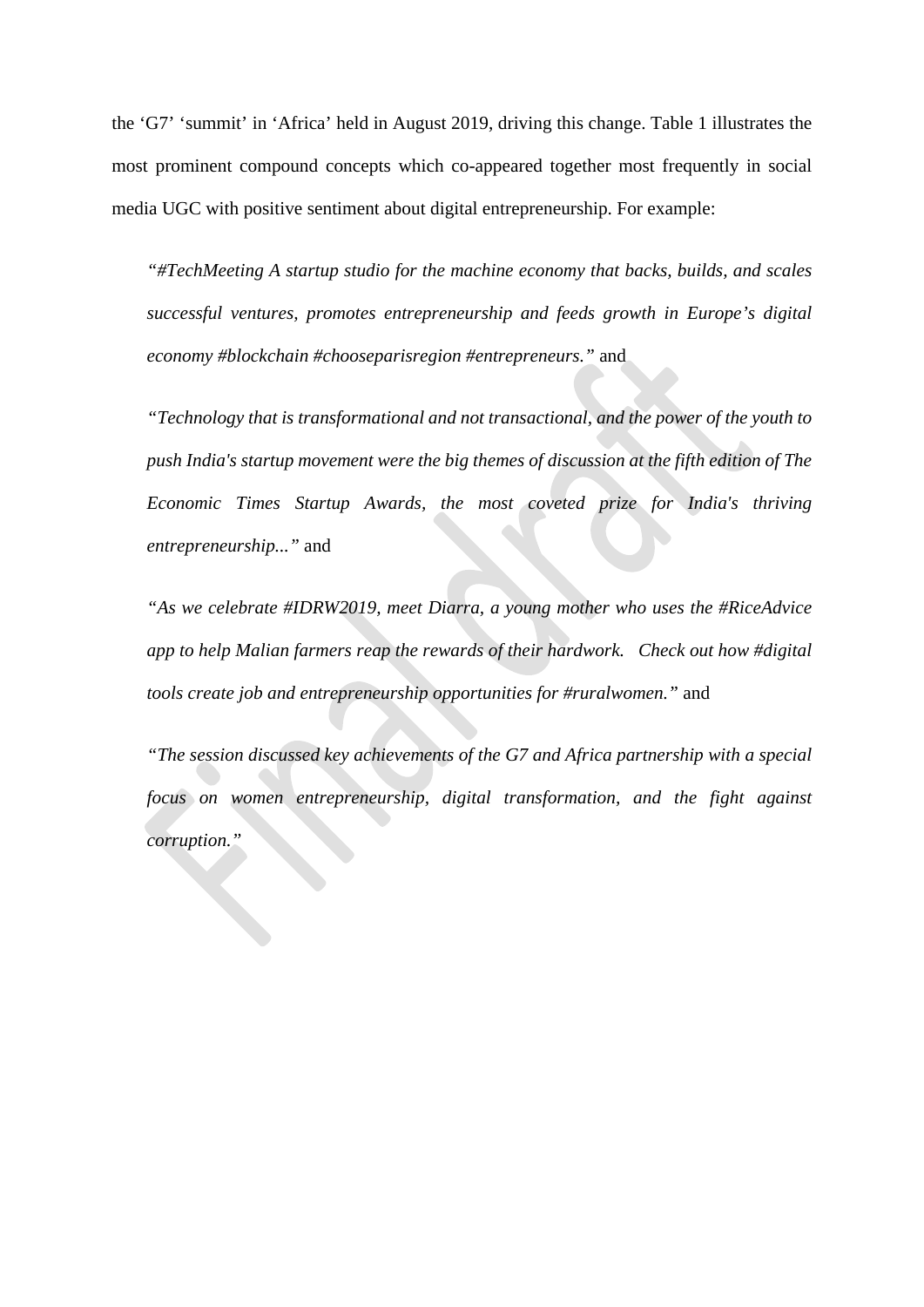| Positive         | <b>PS</b> | Negative      | <b>PS</b> | Neutral       | <b>PS</b> |
|------------------|-----------|---------------|-----------|---------------|-----------|
| Sentiment:       |           | Sentiment:    |           | Sentiment:    |           |
| Compound         |           | Compound      |           | Compound      |           |
| Concepts         |           | Concepts      |           | Concepts      |           |
| 'transformation' | 17.0      | 'development' | 59.0      | 'video' and   | 18.0      |
| and $'GT'$       |           | and 'skills'  |           | 'making'      |           |
| 'tech' and       | 17.0      | 'skills' and  | 58.8      | 'money' and   | 17.4      |
| 'industry'       |           | 'training'    |           | 'online'      |           |
| 'G7' and         | 16.2      | 'time' and    | 50.3      | 'start' and   | 16.1      |
| 'women'          |           | 'branding'    |           | 'support'     |           |
| 'women' and      | 13.5      | 'money' and   | 44.8      | 'youtube' and | 14.3      |
| 'Africa'         |           | 'financial'   |           | 'learn'       |           |
| 'summit' and     | 10.6      | 'time' and    | 32.7      | 'course' and  | 13.9      |
| 'change'         |           | 'startups'    |           | 'free'        |           |

Table 2. Comparison of top five ranking Compound Concepts between Positive, Negative and Neutral Sentiment

# Social media activity analysis of comment count, view count, the number of followers and following count

The second analysis included *all* of the social media UGC and Leximancer-tags were seeded for: the number of followers for each post's author, the following number for each post's author, and the comment and view counts. These tags enabled the exploration of the interplay between social media activity engagement (the number of comments and views) and the number of followers each post's author has (follower count) and the following for each post's author (following count). This analysis resulted in the Concept Map in Figure 2.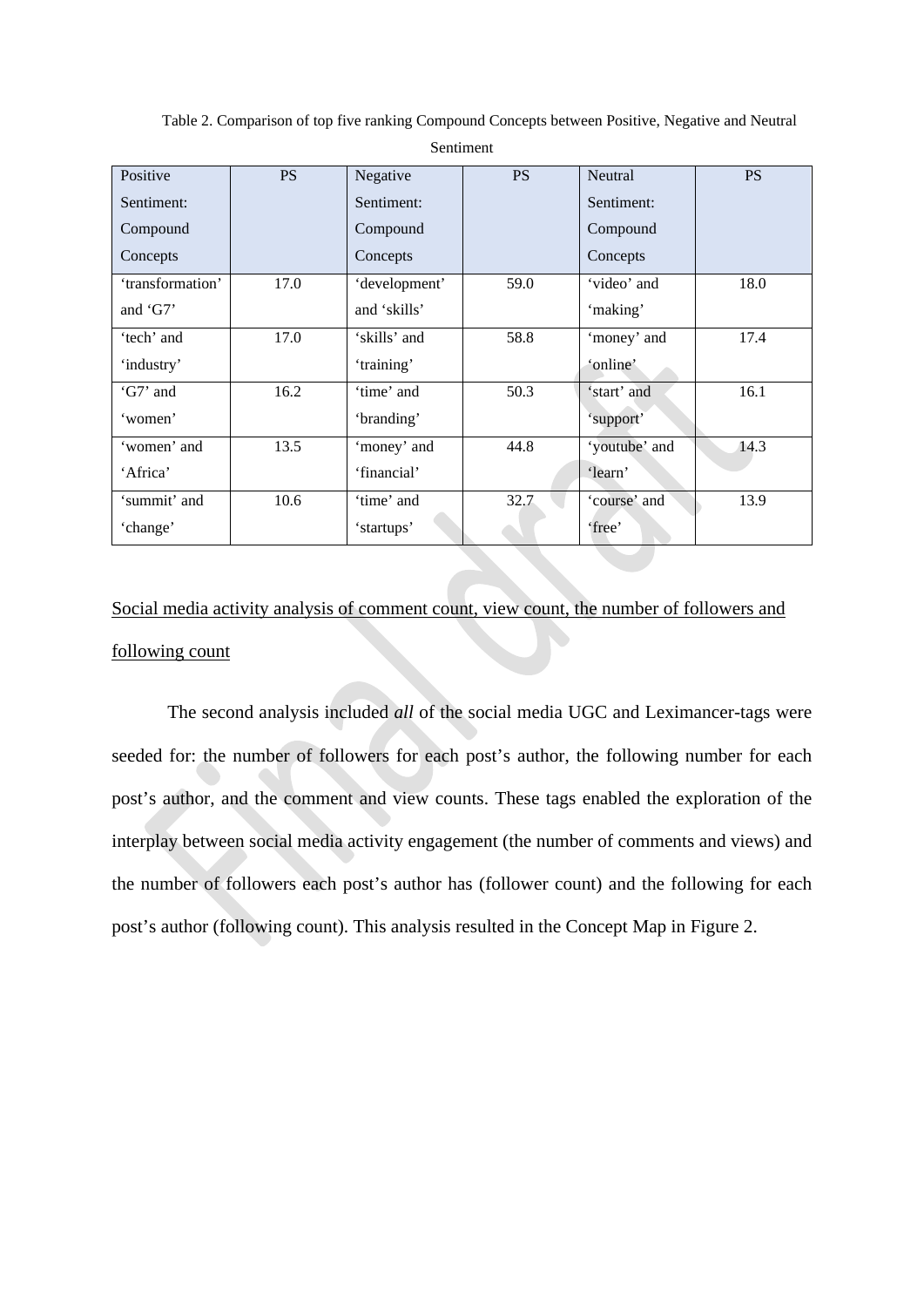

transformation women<br><sub>07</sub><br>a<sup>7</sup> g7 Africa

Figure 2: Social media activity analysis, comments, views, and the number of followers and following count for all posts about digital entrepreneurship

Even with the removal of the sentiment tags, this analysis confirmed the findings from the first round, namely the key themes evident in the social media UGC about digital entrepreneurship. Moreover, the Concept Map shows that views and comments are most closely aligned with video content within social media UGC, and such UGC receives most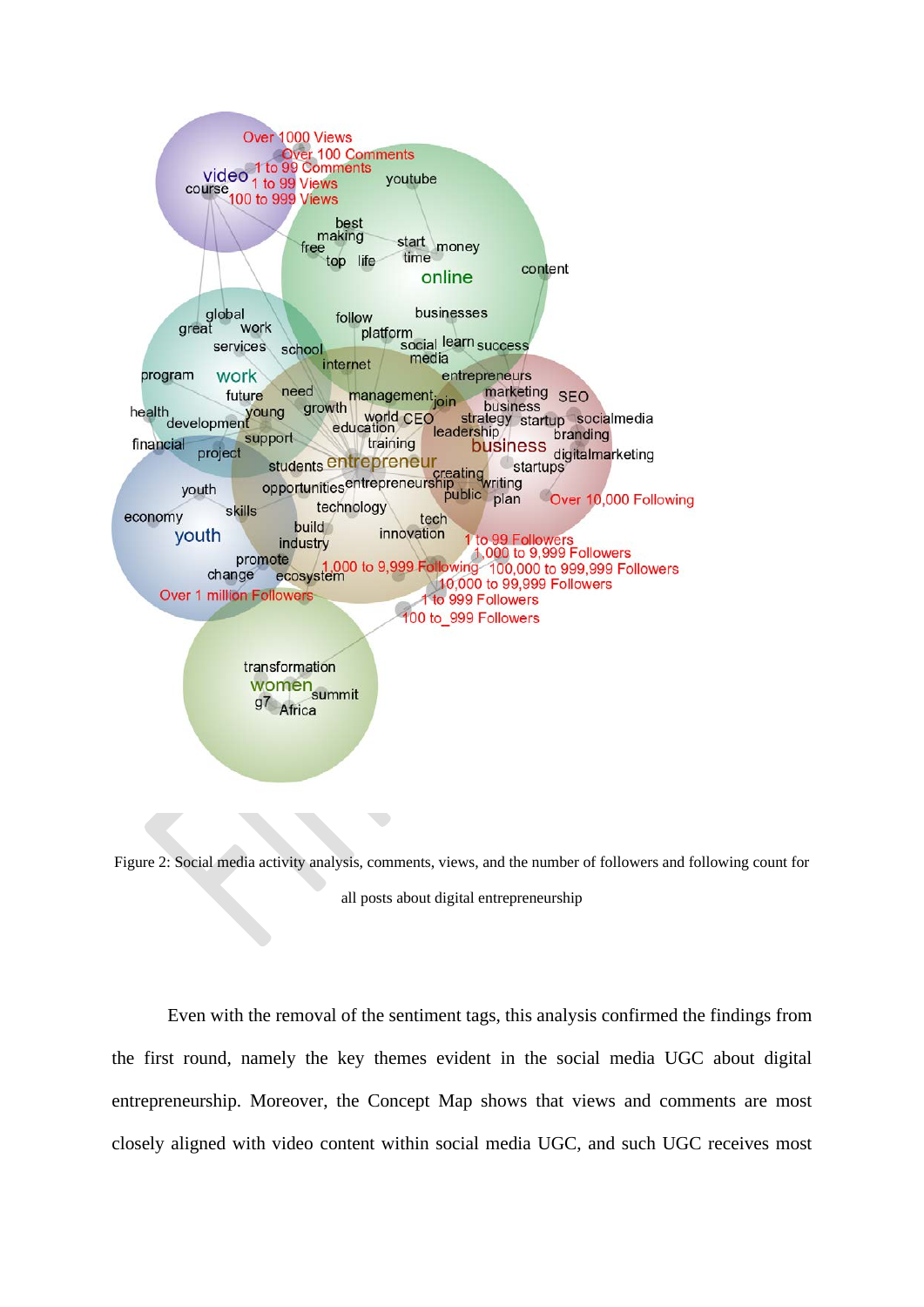engagement on social media when it comes to communicating about digital entrepreneurship. The followers and following counts revealed that regardless of the level of connectivity and networking on social media (followers count and following count tags in Concept Map 2), the majority of social media posts about #digitalentrepreneurship were about 'business' and 'entrepreneur'; further highlighting these themes as key to digital discussion in this area. For example:

*"Digital Entrepreneurship is probably the best bet for young entrepreneurs with little to no capital."* and

*"Digital marketing allows small businesses to compete with a much smaller advertising budget."* and

*"Digital Skills and Entrepreneurship Forum is a platform to equip Young Nigerians with the 21st century skills needed for entrepreneurship and jobs in this fourth industrial revolution that is upon us."* and

*"Your personal brand is your reputation. And your reputation in perpetuity is the foundation of your career. #startups #business #entrepreneur #digitalentrepreneurship #brand #digital marketing."*

# **Conclusions, implications, limitations and further research**

This study revealed the diversity of online discourse found in social media UGC about digital entrepreneurship. Specifically, it is shown that digital entrepreneurship can be viewed from a national and an individual perspective. Digital entrepreneurship is a skill to be taught and learned, a business development and growth strategy, and an economic development tool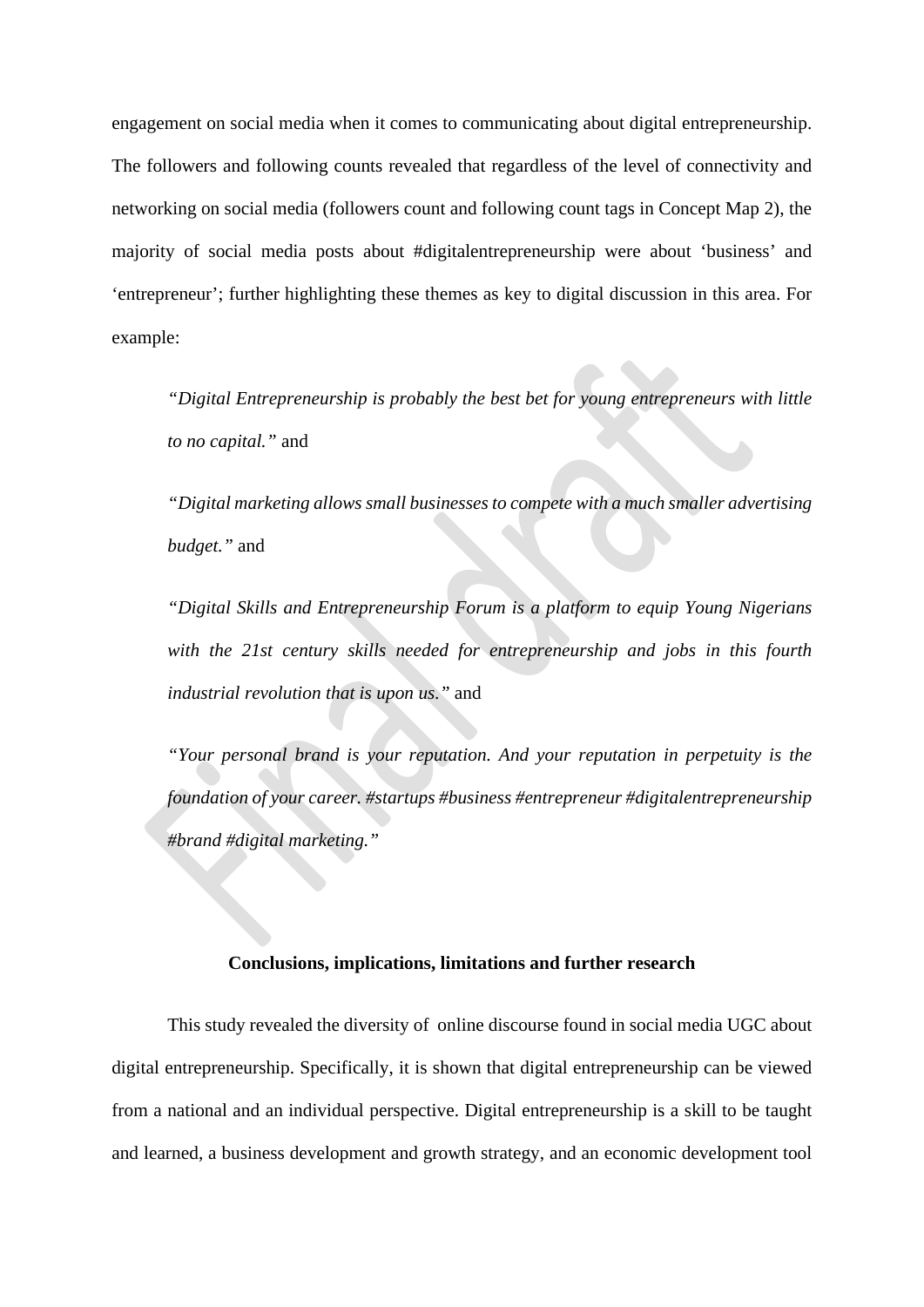for nations. Furthermore, social media UGC is an insightful and information-rich resource for aspiring entrepreneurs, whom through their interactions within social networks, are able to interact with experienced and knowledgeable entrepreneurs, who may act as informal mentors and supporters.

The digitisation of business processes, education delivery, industries and economies, have all provided opportunities for digital entrepreneurs, while highlighting the need for many to "catch up" with the current wave of digital transformation. The #digitalentrepreneurshiphashtag was found to be used in relation to economic development on a national level, in emerging economies such as Africa and India. From the European perspective, digital entrepreneurship was seen as a business growth area, ranging from startups to small and medium enterprises. Innovation, technology and start-ups where all terms that were associated with digital entrepreneurship, online companies, ecommerce, fintech and software that form the new digital economy.

Digital entrepreneurship was also linked to marketing activities and channels, encompassing digital marketing, social media and the branding of businesses. There was a strong theme around education and training through online courses being offered as a means of gaining the skills and knowledge required to be a digital entrepreneur and accessing the digital economy. There was also the promise of making money or saving money with free courses.

UGC was plentiful in promoting events and funding programs that assisted in the education of people in their digital entrepreneurship ventures. Topics around youth and women entrepreneurs highlighted the focus on diversity within digital entrepreneurship. When compared to the Google Trends data over the same period, the frequency of words most likely to appear in a search with digital entrepreneurship (hashtag or keyword) included: digital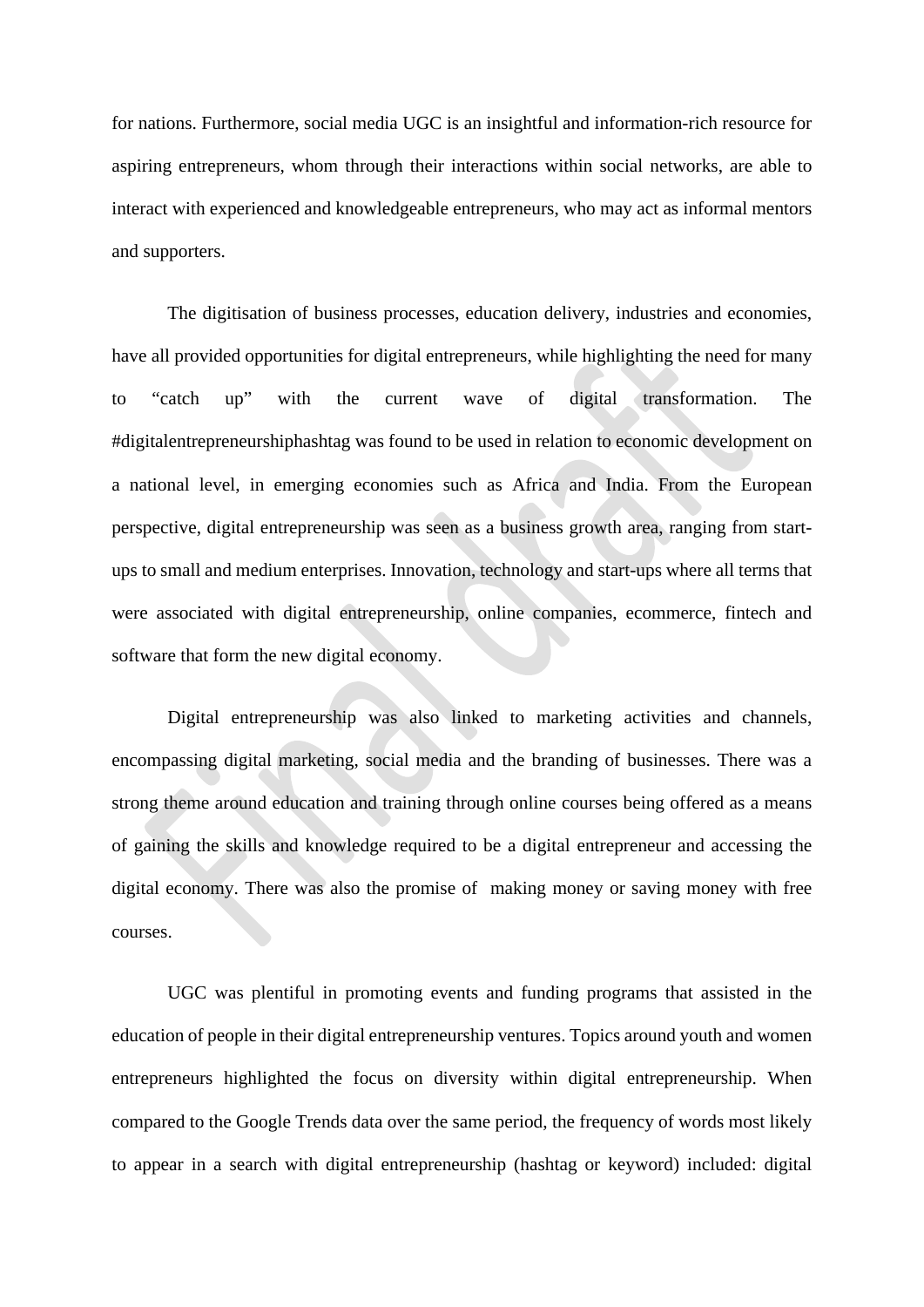media, business, course, digital marketing, digital economy, digital transformation, innovation and social entrepreneurship. Not surprisingly the Google Trends insightswere very similar to those obtained through the Leximancer analysis.

Notably, little research has been conducted on how UGC about digital entrepreneurship is influenced by a specific type of context, namely, different types of social media. Except for some notable works (e.g.: Jagongo and Kinyua 2013; Goh, Heng and Lin 2013), prior studies have mostly focused on the analysis of major features of entrepreneurship evident in UGC and the underlying social media users' behaviour, while searching relevant content associated with this topic. However, given the increasing impact of digital entrepreneurship, research into whether and how social media users frame or shape their UGC about digital entrepreneurship across different social media networks, can provide nascent entrepreneurs useful insights on the most suitable strategies to adopt on different social media platforms in order to better engage their clients in brand co-creation processes.

This study demonstrates that UGC about digital entrepreneurship represents a meaningful way of contributing to generating potential entrepreneurs' interest in developing ventures based on ideas and topics shared within online communities. The content analysis underlining the value of comments and discussions around #digitalentrepreneurship can be used as a framework to improve our understanding of how content reflecting these keywords can be turned in sense-giving, creating entrepreneurial opportunities in online niches.

Our study presents valuable insights for understanding the online narrative and sentiment generated via UGC in social media activity around digital entrepreneurship. In this paper we have provided the most recent insights into online discussions which used the #digitalentrepreneurship (hashtag) and/or the keywords 'digital entrepreneurship'. However, the analysis we have provided is based on a snapshot-in-time, visual-first approach, and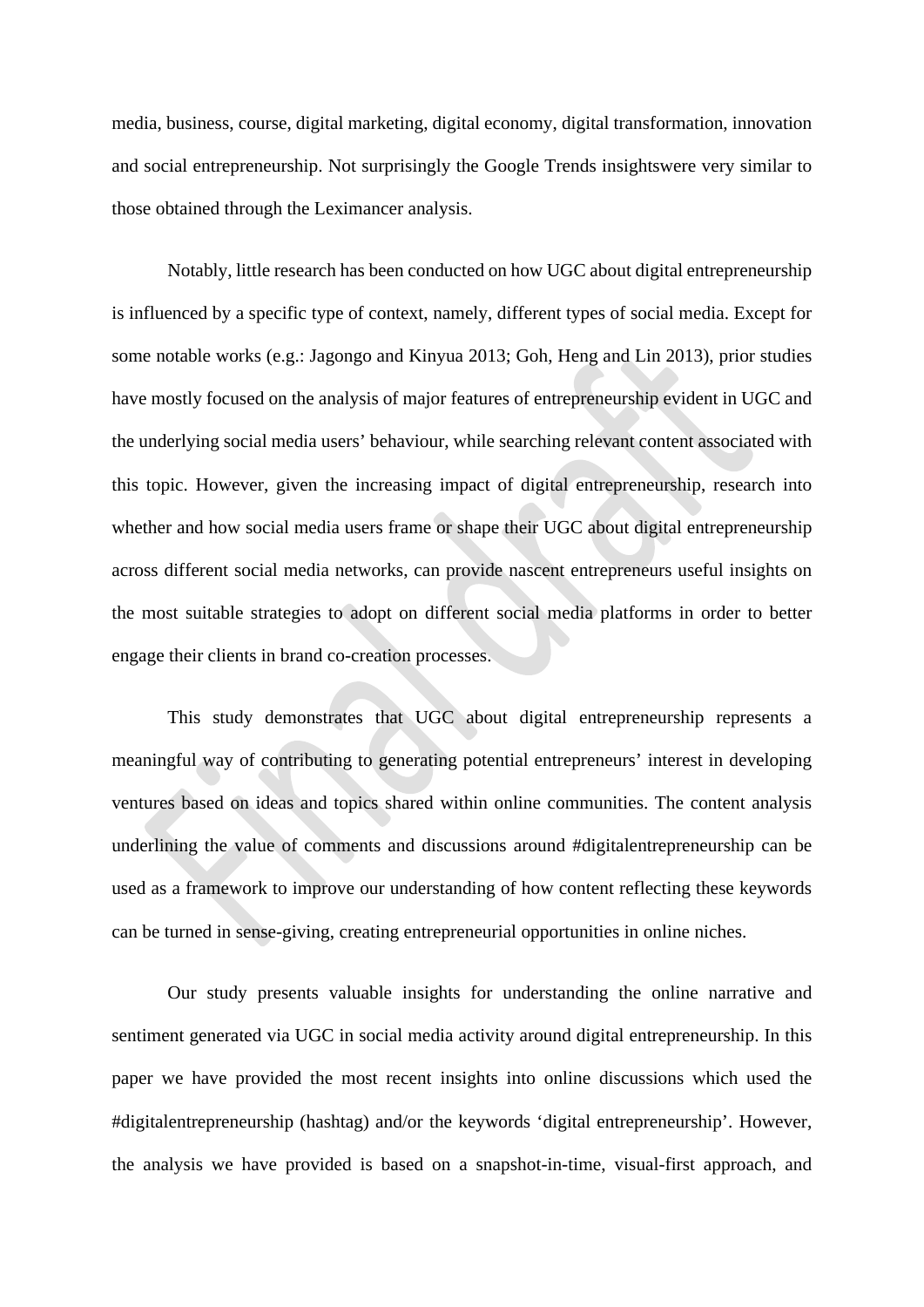presents an opportunity for future research to evolve this work and to present further insights into the state of #digitalentrepreneurship evident in online discussions.

Firstly, the data we have acquired is for the most recent time period, namely from 9 August 2019 to 5 November 2019. We encourage future research to follow our study with a longitudinal, perhaps a 5 to 10 year approach. Such an approach would advance our understanding of the changes and trends occurring in digital entrepreneurship. It would also allow for an exploration of the evolution of the #digitalentrepreneurship (hashtag) use, specifically, how it is used on social media and whether it (the hashtag) or the keywords 'digital entrepreneurship' are used most often in online conversations on this topic; that is, to better understand the linking 'device' for online conversations about digital entrepreneurship.

Secondly, a longitudinal study would inform academia and the industry on how the themes evident in social media activity around digital entrepreneurship, have changed; that is, whether the topics which social media users have been posting about when referring to digital entrepreneurship, have changed over a longer period of time (i.e.: several years rather than months, as is the case in our study). This would be particularly important to better understand the digital entrepreneurship challenges and issues which are talked about by social media users; and whether there are any differences in the challenges and issues faced 5-10 years ago versus currently. Similarly, such a longitudinal approach would enable the identification of success stories and the comparison and contrast of such stories over the 5-10 year period. A longitudinal analysis would enable the assessment of the evolution of social media discussion around digital entrepreneurship and the identification of how online narrative about digital entrepreneurship has changed over the years.

Thirdly, our visual-first analysis, is based on the automated, lexical, thematic analysis of a big data set comprised of social media posts. Future research is encouraged to undertake a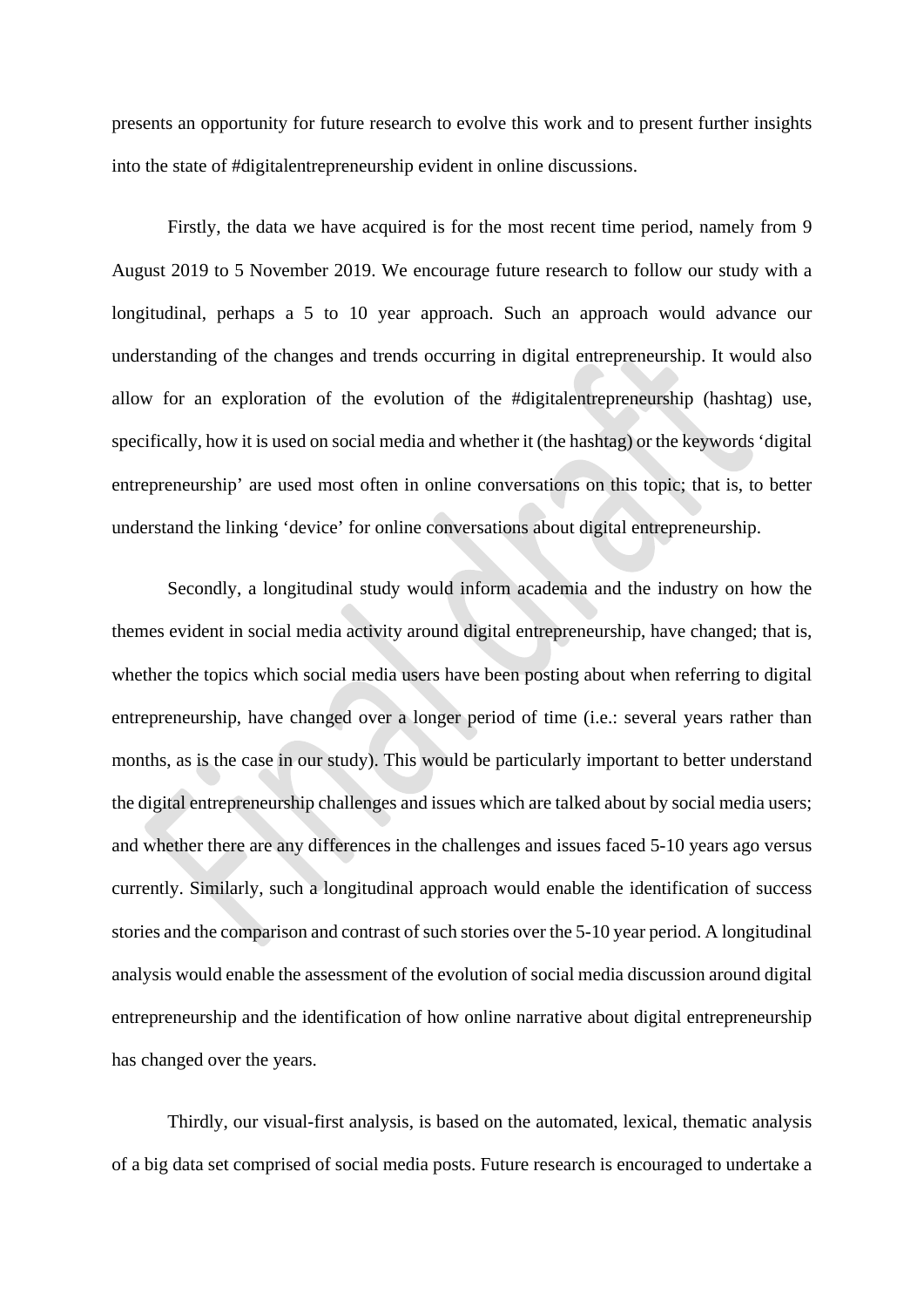quantitative approach, perhaps a survey of social media users who have actively contributed to or generated social media discussion around digital entrepreneurship. Such research would contribute to better understanding social media users' motivations and attitudes towards digital entrepreneurship and towards engaging in online conversations about digital entrepreneurship. A quantitative analysis would further validate our qualitative findings and provide insights into conceptual relationships of interest around social media users' motivations, perceptions and attitudes towards digital entrepreneurship and towards engaging in social media activity about digital entrepreneurship.

Finally, our study used one computer assisted qualitative data analysis software (CAQDAS), Leximancer, which enabled an automated analysis of the big data set with minimal researcher input. Alike a study by Wilk, Soutar and Harrigan (2018), future studies could perform a similar analysis and use a different CAQDAS, perhaps, QSR NVivo, which requires more involvement from the researcher and more control over the coding of data, to see how the results compare when using different approaches. Such a study would be useful to identify whether any new or other themes emerge in social media activity on this topic.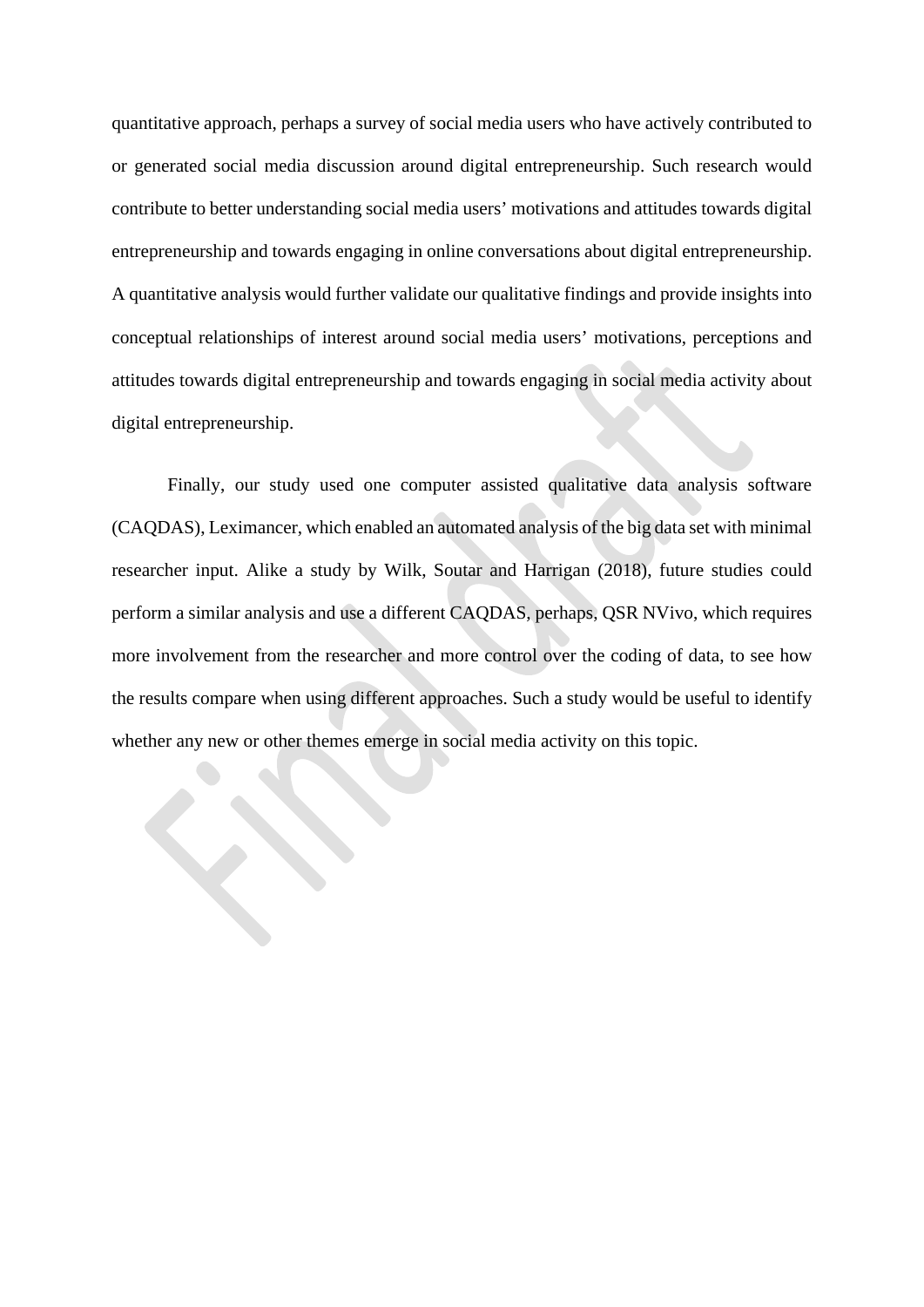#### **References**

Angus, D., Rintel, S., & Wiles, J. (2013). Making sense of big text: a visual-first approach for analysing text data using Leximancer and Discursis. *International Journal of Social Research Methodology*, *16*(3), 261-267.<https://doi.org/10.1080/13645579.2013.774186>

Attard, A., & Coulson, N. S. (2012). A thematic analysis of patient communication in Parkinson's disease online support group discussion forums. *Computers in Human Behavior*, *28*(2), 500-506. <https://doi.org/10.1016/j.chb.2011.10.022>

Barger, V., Peltier, J. W., & Schultz, D. E. (2016). Social media and consumer engagement: a review and research agenda. Journal of Research in Interactive Marketing, *10*(4), 268- 287. <https://doi.org/10.1108/JRIM-06-2016-0065>

Blau, P. M. (1968). Social exchange. *International encyclopedia of the social sciences*, *7*, 452-457. [DOI not available].

Cretchley, J., Rooney, D., & Gallois, C. (2010). Mapping a 40-year history with Leximancer: Themes and concepts in the Journal of Cross-Cultural Psychology*. Journal of Cross-Cultural Psychology*, *41*(3), 318-328. [https://doi.org/10.1177/0022022110366105](https://doi.org/10.1177%2F0022022110366105)

El Ouirdi, A., El Ouirdi, M., Segers, J., & Henderickx, E. (2015). Employees' use of social media technologies: a methodological and thematic review. *Behaviour & Information Technology*, *34*(5), 454-464. <https://doi.org/10.1080/0144929X.2015.1004647>

Emerson, R. M. (1976). Social exchange theory. *Annual Review of Sociology*, *2*(1), 335- 362.

[https://www.annualreviews.org/doi/abs/10.1146/annurev.so.02.080176.002003?journalCo](https://www.annualreviews.org/doi/abs/10.1146/annurev.so.02.080176.002003?journalCode=soc) [de=soc](https://www.annualreviews.org/doi/abs/10.1146/annurev.so.02.080176.002003?journalCode=soc)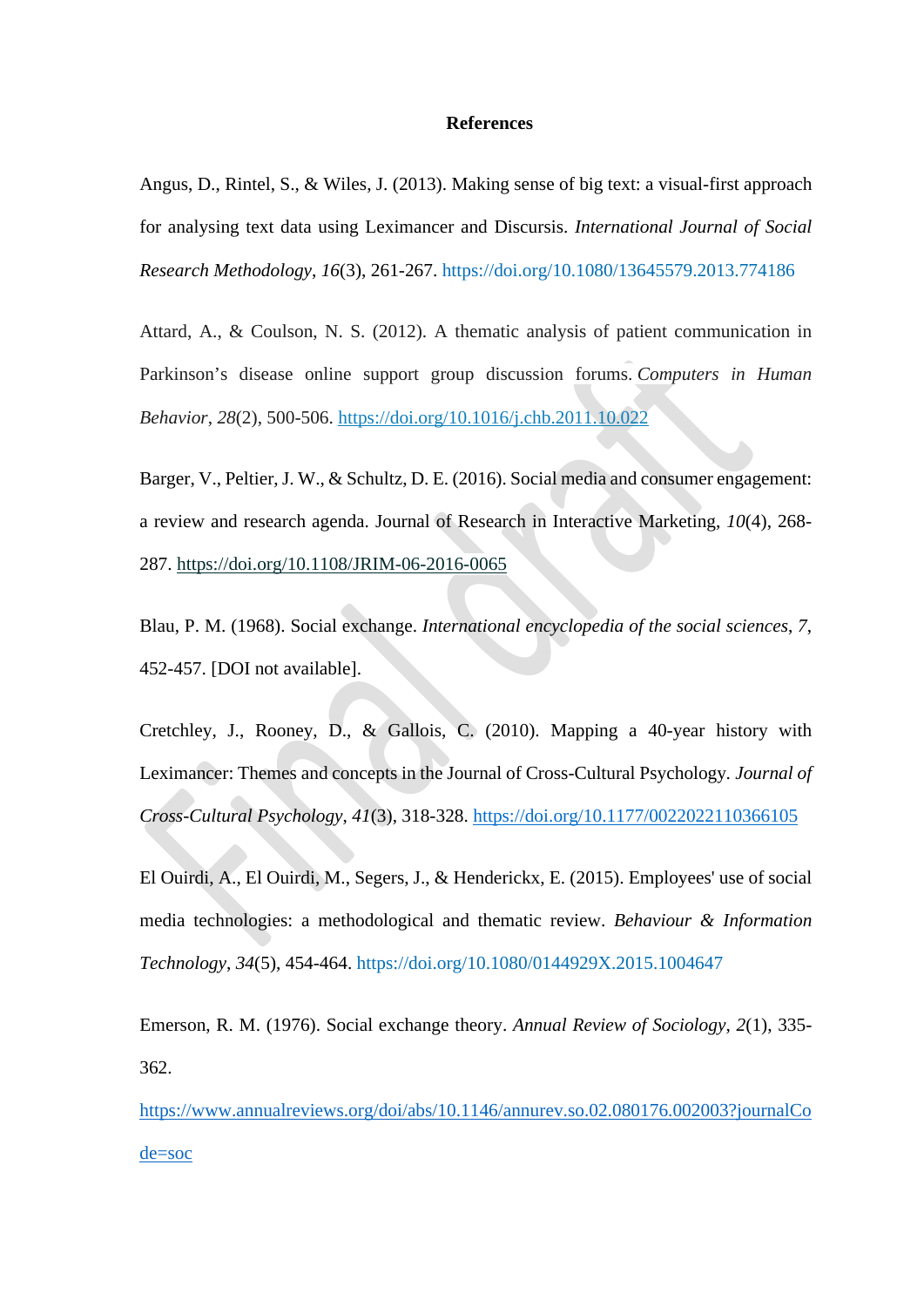European Commission. (2015). European Commission (EC), Digital Transformation of European Industry and Enterprises; A report of the Strategic Policy Forum on Digital Entrepreneurship, available from:

[http://ec.europa.eu/DocsRoom/documents/9462/attachments/1/translations/en/renditions/nativ](http://ec.europa.eu/DocsRoom/documents/9462/attachments/1/translations/en/renditions/native) [e](http://ec.europa.eu/DocsRoom/documents/9462/attachments/1/translations/en/renditions/native)

Gaskell, G. (2000). *Individual and group interviewing*, in M Bauer and G Gaskell, (eds), Qualitative researching with text, image and sound: A practical handbook, pp. 38-56. Sage Publishing Ltd., London, UK.

Goh, K. Y., Heng, C. S., & Lin, Z. (2013). Social media brand community and consumer behavior: Quantifying the relative impact of user-and marketer-generated content. *Information Systems Research*, *24*(1), 88-107. <https://doi.org/10.1287/isre.1120.0469>

He, W., & Chen, Y. (2014). Using blog mining as an analytical method to study the use of social media by small businesses. *Journal of Information Technology Case and Application Research*, *16*(2), 91-104. <https://doi.org/10.1080/15228053.2014.943092>

He, W., Tian, X., Chen, Y., & Chong, D. (2016). Actionable social media competitive analytics for understanding customer experiences. *Journal of Computer Information Systems*, *56*(2), 145-155. <https://doi.org/10.1080/08874417.2016.1117377>

He, W., Wang, F. K., & Akula, V. (2017). Managing extracted knowledge from big social media data for business decision making. *Journal of Knowledge Management*, *21*(2), 275-294. <https://doi.org/10.1108/JKM-07-2015-0296>

Hsieh, Y. J., & Wu, Y. J. (2019). Entrepreneurship through the platform strategy in the digital era: Insights and research opportunities. *Computers in Human Behavior*, *95*(6), 315-323. <https://doi.org/10.1016/j.chb.2018.03.033>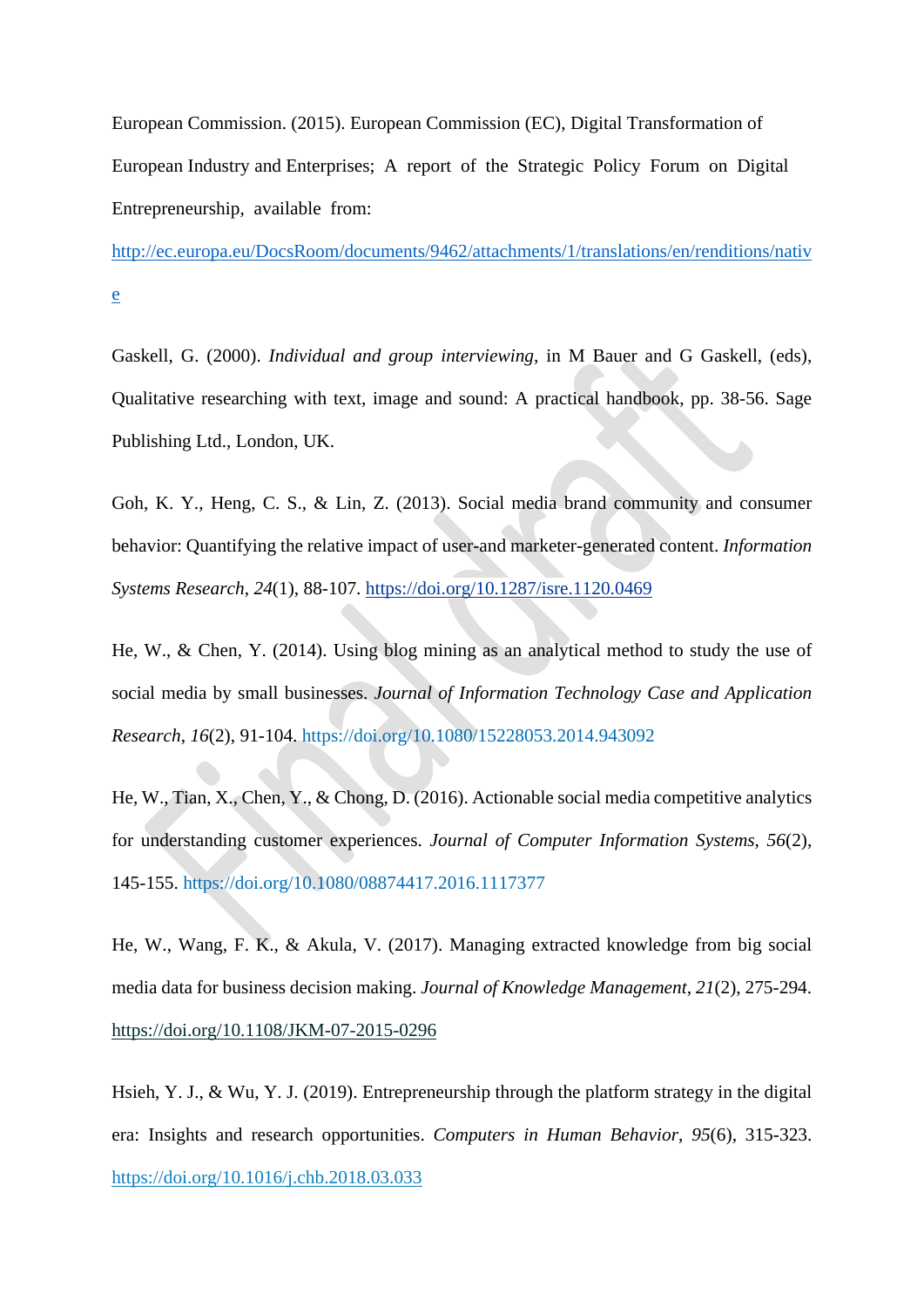Jagongo, A., & Kinyua, C. (2013). The social media and entrepreneurship growth. *International Journal of Humanities and Social Science*, *3*(10), 213-227. [http://business.ku.ac.ke/images/stories/research/social\\_media.pdf](http://business.ku.ac.ke/images/stories/research/social_media.pdf)

Jeong, B., Yoon, J., & Lee, J. M. (2019). Social media mining for product planning: A product opportunity mining approach based on topic modelling and sentiment analysis. *International Journal of Information Management*, *48*, 280-290. <https://doi.org/10.1016/j.ijinfomgt.2017.09.009>

Kaplan, A. M., & Haenlein, M. (2010). Users of the world, unite! The challenges and opportunities of Social Media. *Business Horizons*, *53*(1), 59-68. <https://doi.org/10.1016/j.bushor.2009.09.003>

Kayser, V., & Blind, K. (2017). Extending the knowledge base of foresight: The contribution of text mining. *Technological Forecasting and Social Change*, *116*, 208-215. <https://doi.org/10.1016/j.techfore.2016.10.017>

Kraus, S., Palmer, C., Kailer, N., Kallinger, F. L., & Spitzer, J. (2019). Digital entrepreneurship: a research agenda on new business models for the twenty-first century. *International Journal of Entrepreneurial Behavior & Research*, *25*(2), 353-375. [DOI not available].

Krishen, A. S., & Petrescu, M. (2017). The world of analytics: interdisciplinary, inclusive, insightful, and influential. *Journal of Marketing Analytics*, *5*(1), 1-4. https://link.springer.com/article/10.1057/s41270-017-0016-4

Lai, L. S., & To, W. M. (2015). Content analysis of social media: A grounded theory approach. *Journal of Electronic Commerce Research*, *16*(2), 138-152. [https://www.researchgate.net/profile/Wai\\_Ming\\_To/publication/276304592\\_Content\\_analysi](https://www.researchgate.net/profile/Wai_Ming_To/publication/276304592_Content_analysis_of_social_media_A_grounded_theory_approach/links/5753f39008ae10d933755285/Content-analysis-of-social-media-A-grounded-theory-approach.pdf)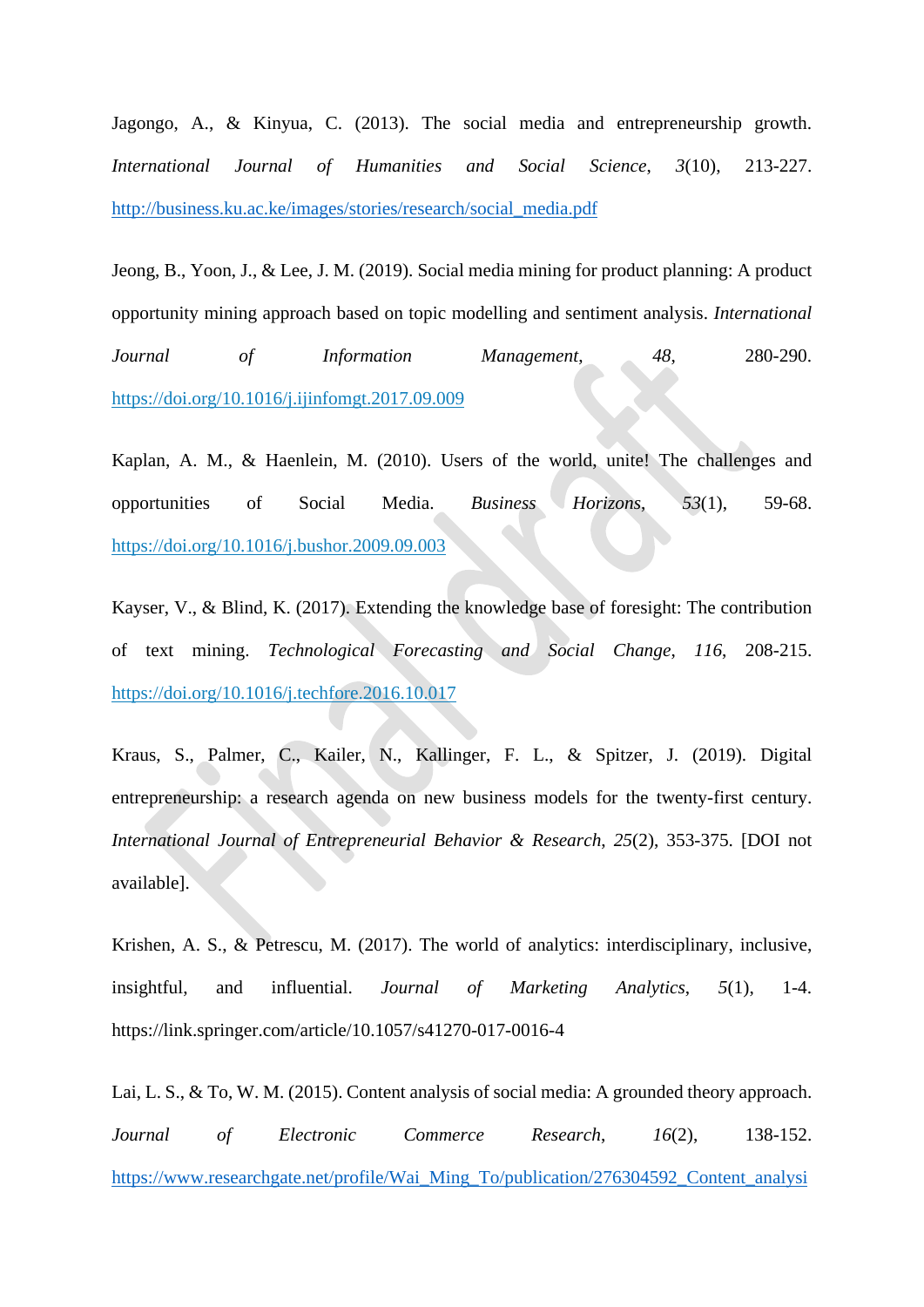[s\\_of\\_social\\_media\\_A\\_grounded\\_theory\\_approach/links/5753f39008ae10d933755285/Conten](https://www.researchgate.net/profile/Wai_Ming_To/publication/276304592_Content_analysis_of_social_media_A_grounded_theory_approach/links/5753f39008ae10d933755285/Content-analysis-of-social-media-A-grounded-theory-approach.pdf) [t-analysis-of-social-media-A-grounded-theory-approach.pdf](https://www.researchgate.net/profile/Wai_Ming_To/publication/276304592_Content_analysis_of_social_media_A_grounded_theory_approach/links/5753f39008ae10d933755285/Content-analysis-of-social-media-A-grounded-theory-approach.pdf)

Leximancer. (2019). Leximancer User Guide: Release 4.5. Available at: [https://doc.leximancer.com/doc/LeximancerManual.pdf.](https://doc.leximancer.com/doc/LeximancerManual.pdf) Accessed 2020.

Liu, Z., Min, Q., Zhai, Q., & Smyth, R. (2016). Self-disclosure in Chinese micro-blogging: A social exchange theory perspective. *Information & Management*, *53*(1), 53-63. <https://doi.org/10.1016/j.im.2015.08.006>

Lowe-Calverley, E., & Grieve, R. (2018). Thumbs up: A thematic analysis of image-based posting and liking behaviour on social media. *Telematics and Informatics*, *35*(7), 1900-1913. <https://doi.org/10.1016/j.tele.2018.06.003>

McKenna, B., Myers, M. D., & Newman, M. (2017). Social media in qualitative research: Challenges and recommendations. *Information and Organization*, *27*(2), 87-99. <https://doi.org/10.1016/j.infoandorg.2017.03.001>

Nambisan, S. (2017). Digital entrepreneurship: Toward a digital technology perspective of entrepreneurship. *Entrepreneurship Theory and Practice*, *41*(6), 1029-1055. [https://doi.org/10.1111/etap.12254](https://doi.org/10.1111%2Fetap.12254)

Nzembayie, K. F., Buckley, A. P., & Cooney, T. (2019). Researching Pure Digital Entrepreneurship–A Multimethod Insider Action Research approach. *Journal of Business Venturing Insights*, *11*, e00103,<https://doi.org/10.1016/j.jbvi.2018.e00103>

Olanrewaju, A. S. T., Hossain, M. A., Whiteside, N., & Mercieca, P. (2020). Social media and entrepreneurship research: A literature review. *International Journal of Information Management*, *50*(2), 90-110. <https://doi.org/10.1016/j.ijinfomgt.2019.05.011>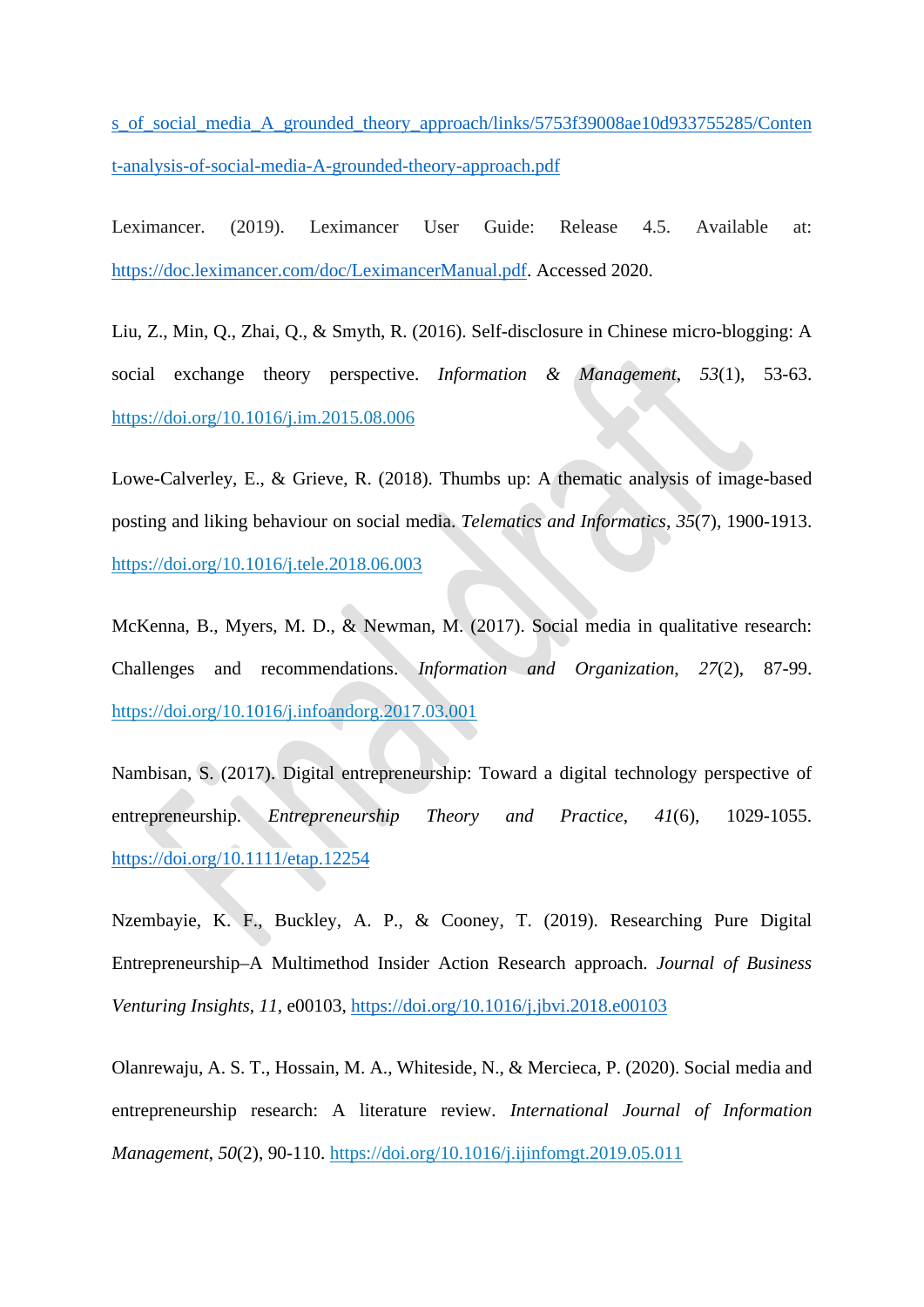Osterwalder, A., & Pigneur, Y. (2012). Designing business models and similar strategic objects: the contribution of IS. *Journal of the Association for Information Systems*, *14*(5), 237- 244. DOI: 10.17705/1jais.00333

Rialti, R., Zollo, L., Ferraris, A., & Alon, I. (2019). Big data analytics capabilities and performance: Evidence from a moderated multi-mediation model*. Technological Forecasting and Social Change*, *149,* 119781,<https://doi.org/10.1016/j.techfore.2019.119781>

Richter, C., Kraus, S., Brem, A., Durst, S., & Giselbrecht, C. (2017). Digital entrepreneurship: Innovative business models for the sharing economy. *Creativity and Innovation Management*, *26*(3), 300-310. <https://doi.org/10.1111/caim.12227>

Rogers, D. L. (2016). *The digital transformation playbook: Rethink your business for the digital age*. Columbia University Press.

Roma, P., & Aloini, D. (2019). How does brand-related user-generated content differ across social media? Evidence reloaded. *Journal of Business Research*, *96*(3), 322-339. <https://doi.org/10.1016/j.jbusres.2018.11.055>

Sorensen, A., & Drennan, J. (2017). Understanding value-creating practices in social mediabased brand communities. *The Service Industries Journal*, *37*(15-16), 986-1007. <https://doi.org/10.1080/02642069.2017.1373098>

Salesforce. (2019). Salesforce.com, Accessed on 30 July 2019.

Smith, A. N., Fischer, E., & Yongjian, C. (2012). How does brand-related user-generated content differ across YouTube, Facebook, and Twitter?. *Journal of Interactive Marketing*, *26*(2), 102-113. [https://doi.org/10.1016/j.intmar.2012.01.002.](https://doi.org/10.1016/j.intmar.2012.01.002)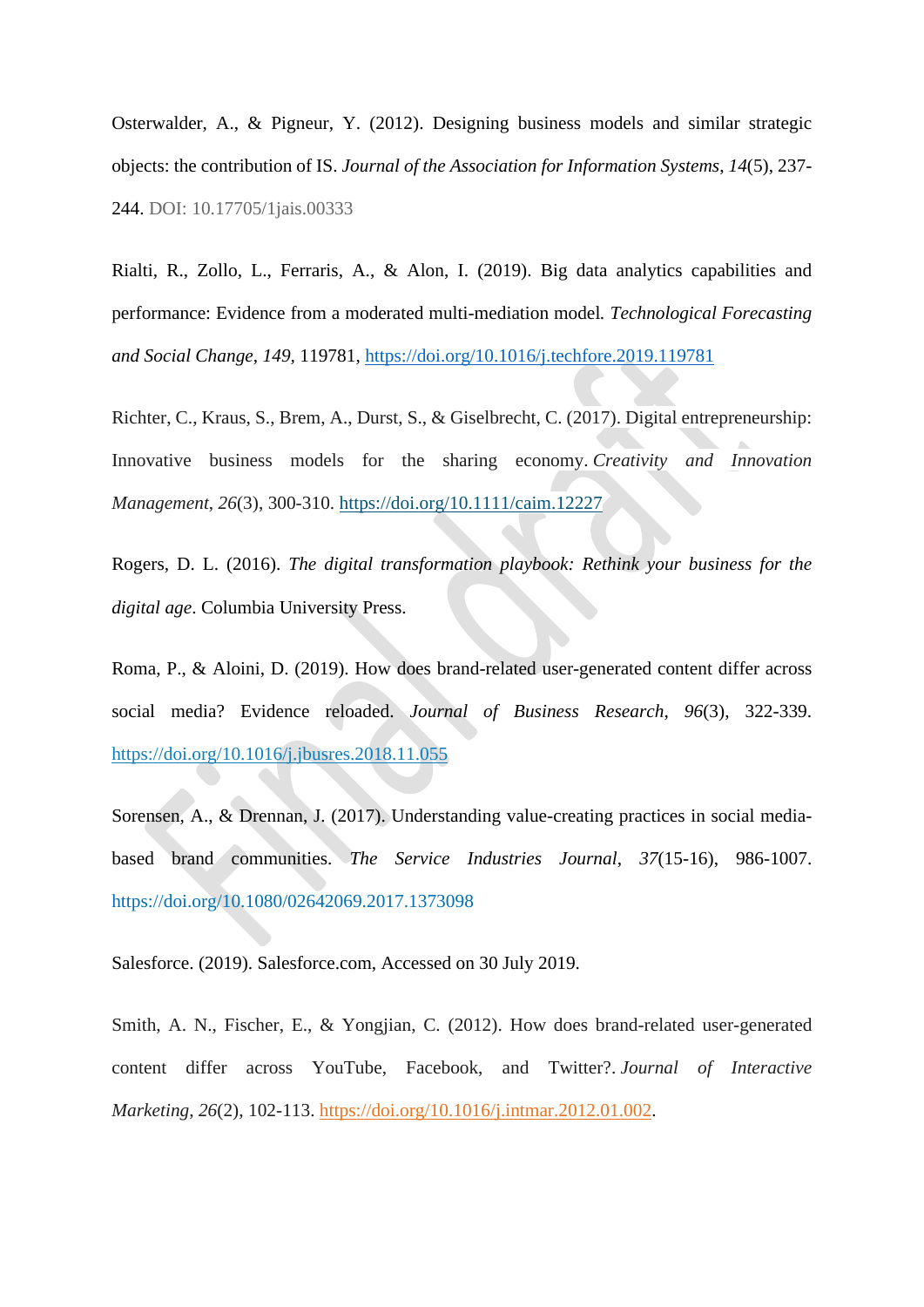Sotiriadou, P., Brouwers, J., & Le, T. A. (2014). Choosing a qualitative data analysis tool: A comparison of NVivo and Leximancer. *Annals of Leisure Research*, *17*(2), 218-234. [https://doi.org/10.1080/11745398.2014.902292.](https://doi.org/10.1080/11745398.2014.902292)

Standing, C., & Mattsson, J. (2018). "Fake it until you make it": business model conceptualization in digital entrepreneurship. *Journal of Strategic Marketing*, *26*(5), 385-399. [https://doi.org/10.1080/0965254X.2016.1240218.](https://doi.org/10.1080/0965254X.2016.1240218)

Stieglitz, S., Dang-Xuan, L., Bruns, A., & Neuberger, C. (2014). Social media analytics. *Business & Information Systems Engineering*, *6*(2), 89-96. <https://link.springer.com/article/10.1007/s11576-014-0407-5> .

Suseno, Y., Laurell, C., & Sick, N. (2018). Assessing value creation in digital innovation ecosystems: A Social Media Analytics approach. *The Journal of Strategic Information Systems*, *27*(4), 335-349. [https://doi.org/10.1016/j.jsis.2018.09.004.](https://doi.org/10.1016/j.jsis.2018.09.004)

White, D. (2016). Big data: What is it? *Chemical Engineering Progress, 112*(3). [https://www.aplu.org/members/councils/student-affairs/csa-presentations/csa-presentations-](https://www.aplu.org/members/councils/student-affairs/csa-presentations/csa-presentations-SF/2014_CampusLabs_BigData.pdf)[SF/2014\\_CampusLabs\\_BigData.pdf](https://www.aplu.org/members/councils/student-affairs/csa-presentations/csa-presentations-SF/2014_CampusLabs_BigData.pdf)

Wilk, V., Harrigan, P., & Soutar, G. N. (2018). Navigating Online Brand Advocacy (OBA): An Exploratory Analysis. *Journal of Marketing Theory and Practice, 26(*1-2), 99-116. <https://doi.org/10.1080/10696679.2017.1389246>

Wilk, V., Soutar, G. N., & Harrigan, P. (2019). Tackling social media data analysis: comparing and contrasting QSR NVivo and Leximancer. *Qualitative Market Research: An International Journal*, *22*(2), 94-113.<https://doi/10.1108/QMR-01-2017-0021>